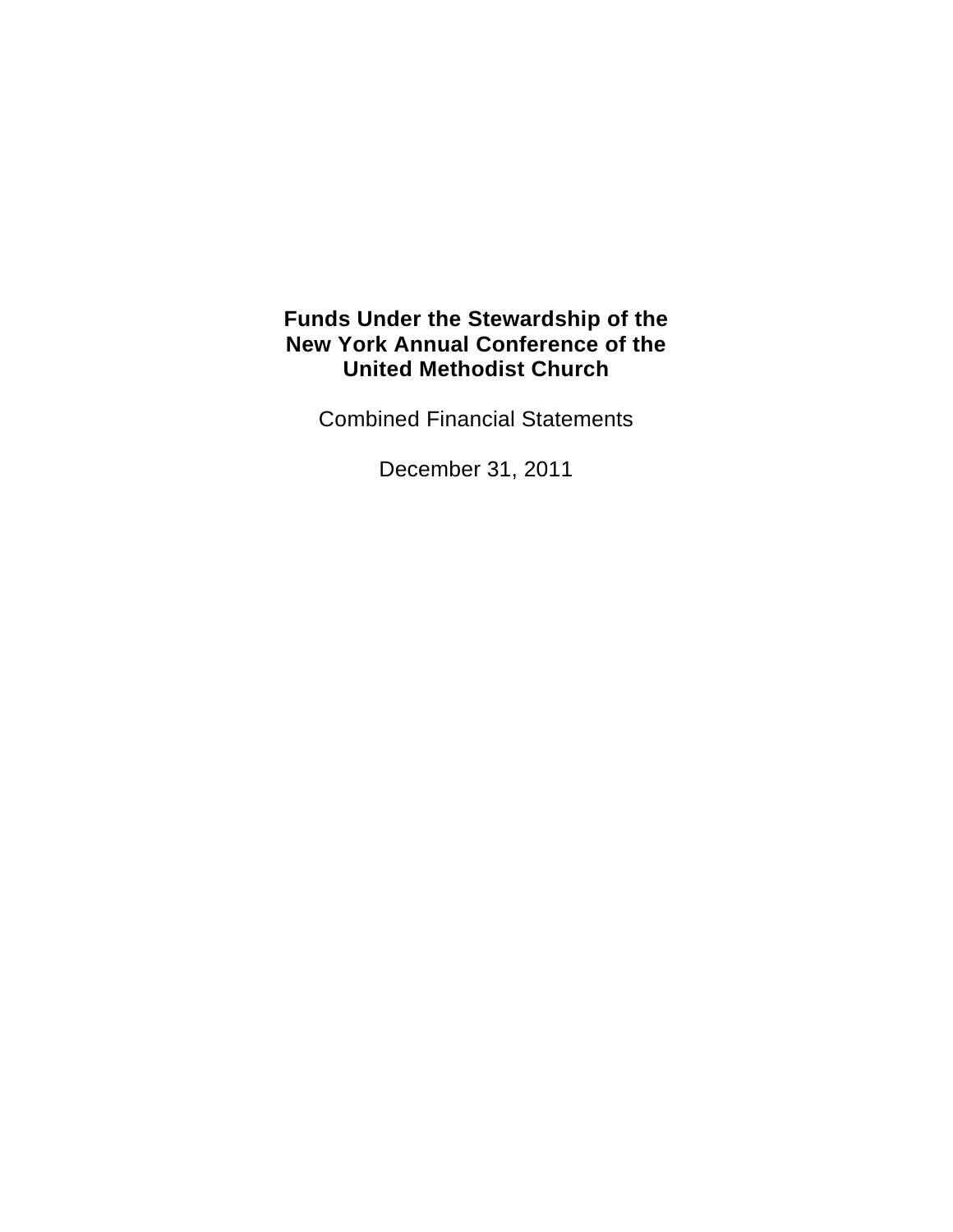

#### **Independent Auditors' Report**

#### **Board of Trustees White Plains, New York**

We have audited the accompanying combined statement of financial position of the Funds Under the Stewardship of the New York Annual Conference of the United Methodist Church (the "New York Annual Conference") as of December 31, 2011, and the related combined statements of activities and cash flows for the year then ended. These combined financial statements are the responsibility of the New York Annual Conference's management. Our responsibility is to express an opinion on these combined financial statements based on our audit. The prior year comparative summarized information has been derived from the New York Annual Conference's 2010 financial statements and in our report dated November 1, 2011, we expressed a qualified opinion on those financial statements for the reason noted below.

Except as discussed in the following paragraph, we conducted our audit in accordance with auditing standards generally accepted in the United States of America. Those standards require that we plan and perform the audit to obtain reasonable assurance about whether the financial statements are free of material misstatement. An audit includes consideration of internal control over financial reporting as a basis for designing audit procedures that are appropriate in the circumstances, but not for the purpose of expressing an opinion on the effectiveness of the New York Annual Conference's internal control over financial reporting. Accordingly, we express no such opinion. An audit also includes examining, on a test basis, evidence supporting the amounts and disclosures in the financial statements, assessing the accounting principles used and significant estimates made by management, as well as evaluating the overall financial statement presentation. We believe that our audits provide a reasonable basis for our opinion.

The New York Annual Conference did not obtain a valuation of its postretirement health benefits for the year ending December 31, 2011. As discussed in Note 3, the last valuation obtained was as of December 31, 2010. That valuation reflected an accumulated post retirement obligation of \$37,867,515. Had this amount been recorded, liabilities would have increased by \$37,867,515 in 2010. By not obtaining a valuation for the year ending 2011, a liability cannot be computed, thus resulting in the inability to record such amount in the combined financial statements for the year ending December 31, 2011. The effect on the 2011 and 2010 statement of activities has not been determined. In our opinion, a liability for postretirement health benefits and related disclosures are required by accounting principles generally accepted in the United States of America.

In our opinion, except for the effects of such adjustments and additional disclosures as might have been determined to be necessary if the scope of our audit had not been limited and the effects of not including a liability for postretirement health benefits and related disclosures, as described in the preceding paragraph, the combined financial statements referred to above present fairly, in all material respects, the combined financial position of the New York Annual Conference as of December 31, 2011, and the changes in their net assets and their cash flows for the year then ended in conformity with accounting principles generally accepted in the United States of America.

O'CONNOR DAVIES, LLP 500 Mamaroneck Avenue, Suite 301, Harrison, NY 10528 I Tel: 914.381.8900 I Fax: 914.381.8910 I www.odpkf.com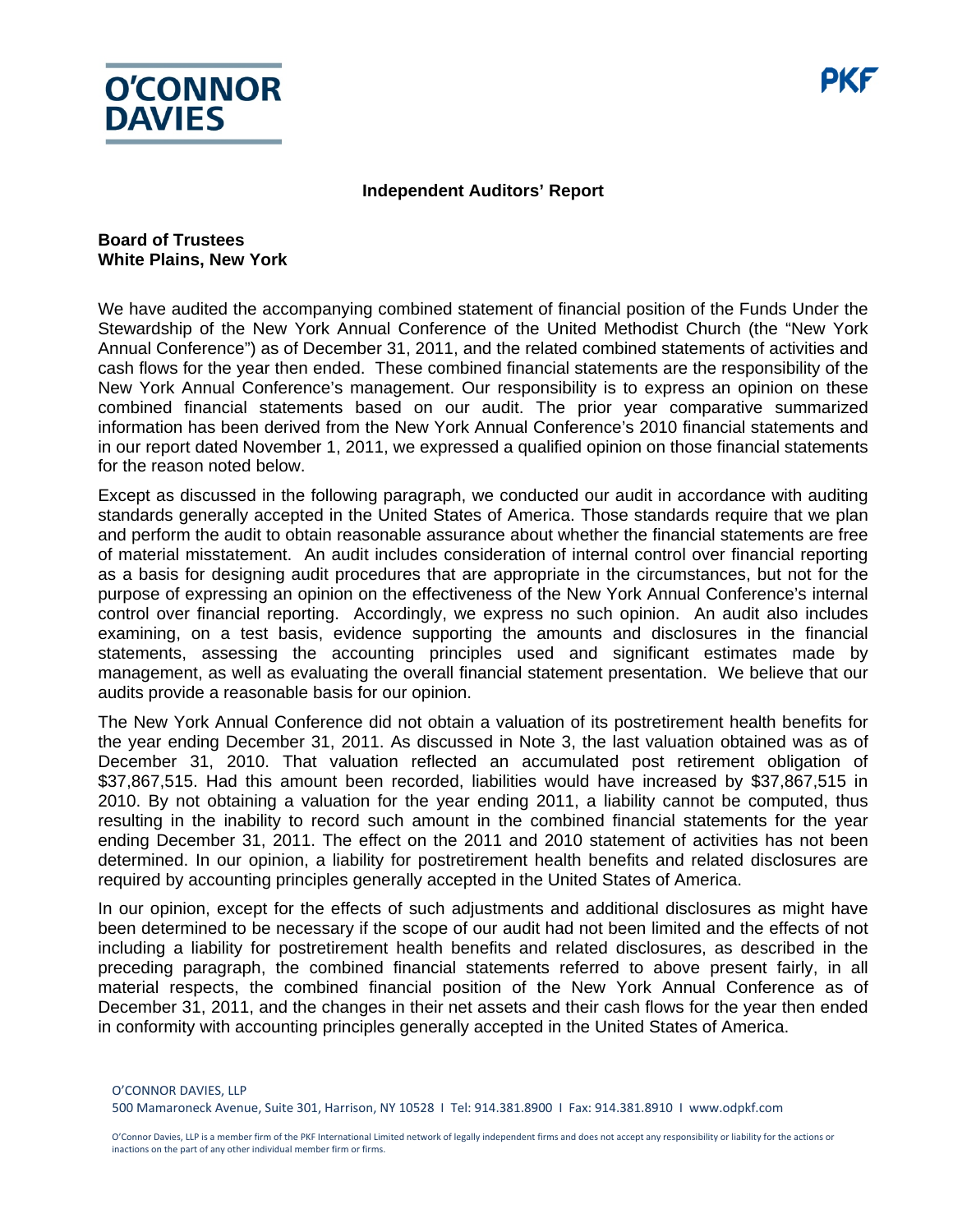**Board of Trustees White Plains, New York**  Page 2

Our 2011 audit was conducted for the purpose of forming an opinion on the combined financial statements as a whole. The supplemental information on pages 19 through 21 is presented for purposes of additional analysis and is not a required part of the financial statements. Such information is the responsibility of management and was derived from and relates directly to the underlying accounting and other records used to prepare the combined financial statements. The information has been subjected to the auditing procedures applied in the audits of the combined financial statements and certain additional procedures, including comparing and reconciling such information directly to the underlying accounting and other records used to prepare the combined financial statements or to the combined financial statements themselves, and other additional procedures in accordance with auditing standards generally accepted in the United States of America. In our opinion, except for the effect of the adjustments described in the preceding paragraph as might have been determined to be necessary if the scope of our audit had not been limited, the information is fairly stated in all material respects in relation to the combined financial statements as a whole.

P'Connor Davies, LLP

Harrison, New York June 25, 2012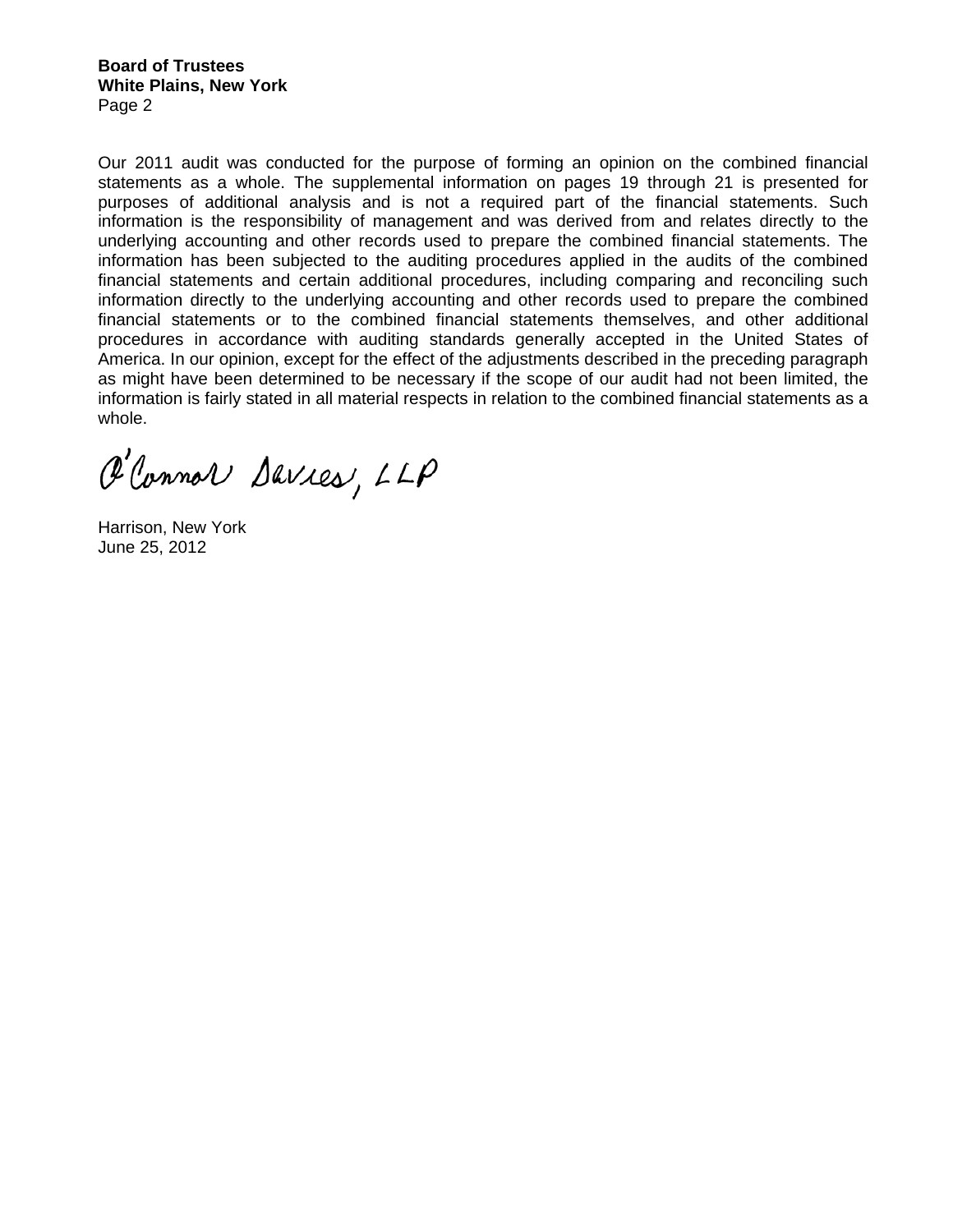Combined Statement of Financial Position December 31, 2011 (with comparative amounts for 2010)

|                                                        | 2011             | 2010             |
|--------------------------------------------------------|------------------|------------------|
| <b>ASSETS</b>                                          |                  |                  |
| Cash and cash equivalents                              | \$<br>2,807,636  | \$<br>1,286,516  |
| Investments                                            | 3,735,417        | 3,870,460        |
| Church apportionments receivable                       | 992,019          | 1,419,389        |
| Accounts receivable, net                               | 373,148          | 270,752          |
| Parish development loans receivable, net               | 1,106,063        | 967,477          |
| Prepaid expenses                                       | 90,342           | 41,353           |
| <b>Custodial funds held</b>                            | 36,401           | 36,299           |
| Property and equipment, net                            | 5,956,444        | 5,761,109        |
|                                                        | \$15,097,470     | 13,653,355<br>S. |
| <b>LIABILITIES AND NET ASSETS</b>                      |                  |                  |
| Liabilities                                            |                  |                  |
| Church apportionments designated for future periods    | \$<br>84,618     | \$<br>66,268     |
| Borrowings under line of credit                        | 320,304          | 300,258          |
| Accounts payable and accrued expenses                  | 1,879,243        | 1,621,050        |
| Deferred revenue                                       | 9,330            | 77,505           |
| Loan payable - Conference Board of Pensions and Health |                  |                  |
| <b>Benefits</b>                                        | 379,917          | 389,917          |
| Loan payable - United Methodist Development Fund       | 635,206          | 687,468          |
| Loan payable - Bridgehampton Methodist Church          | 76,284           | 100,329          |
| Custodial funds held                                   | 36,401           | 36,299           |
| <b>Total Liabilities</b>                               | 3,421,303        | 3,279,094        |
| <b>Net Assets</b>                                      |                  |                  |
| Unrestricted                                           | 7,453,733        | 5,967,743        |
| Temporarily restricted                                 | 3,495,485        | 3,679,569        |
| Permanently restricted                                 | 726,949          | 726,949          |
| <b>Total Net Assets</b>                                | 11,676,167       | 10,374,261       |
|                                                        | 15,097,470<br>\$ | 13,653,355<br>\$ |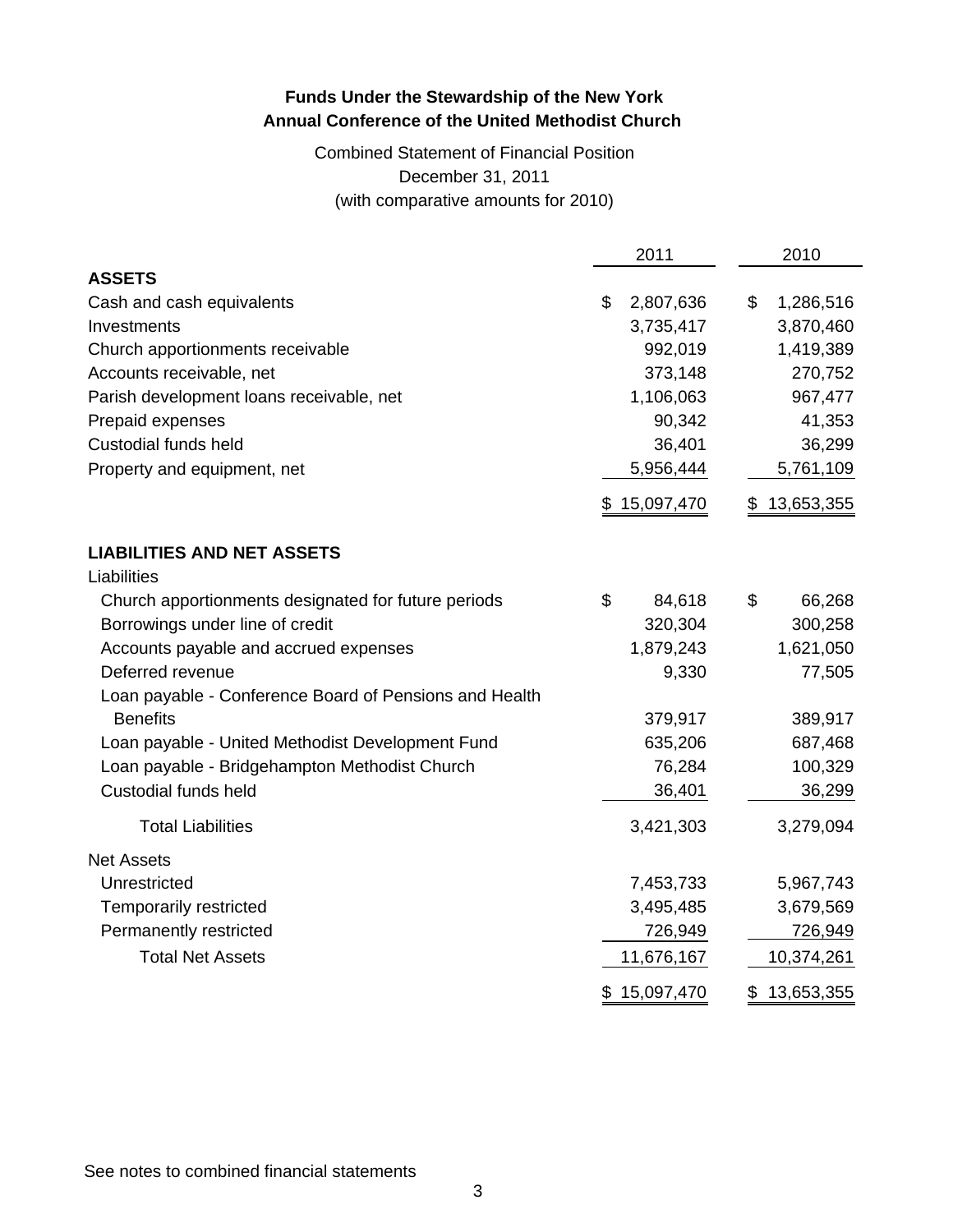Combined Statement of Activities Year Ended December 31, 2011 (with summarized totals for 2010)

|                                       |                 | Temporarily     | Permanently              | 2011            | 2010            |
|---------------------------------------|-----------------|-----------------|--------------------------|-----------------|-----------------|
|                                       | Unrestricted    | Restricted      | Restricted               | Total           | Total           |
| <b>SUPPORT AND REVENUE</b>            |                 |                 |                          |                 |                 |
| Church apportionments                 | 2,244,668<br>\$ | \$<br>5,781,082 | \$                       | \$<br>8,025,750 | 8,402,318<br>\$ |
| Designated benevolences               |                 | 1,130,016       |                          | 1,130,016       | 748,642         |
| Other contributed benevolences        | 673             | 245,560         |                          | 246,233         | 237,505         |
| Fees and reimbursements               | 298,150         |                 |                          | 298,150         | 359,283         |
| Grants and contributions              | 858,917         |                 |                          | 858,917         | 246,118         |
| Retreat                               | 1,049,763       |                 |                          | 1,049,763       | 768,894         |
| Program fees                          | 335,532         |                 |                          | 335,532         | 462,606         |
| Food service                          | 242,680         |                 |                          | 242,680         | 231,878         |
| <b>Store</b>                          | 15,439          |                 |                          | 15,439          | 22,947          |
| Investment return                     | 206,962         | 35,324          |                          | 242,286         | 242,164         |
| Interest on revolving loans           | 324,461         |                 |                          | 324,461         | 49,272          |
| Interest                              | 307             |                 |                          | 307             |                 |
| Other                                 | 218,623         |                 |                          | 218,623         | 3,743           |
| Net assets released from restrictions | 7,376,066       | (7,376,066)     |                          |                 |                 |
| <b>Total Support and Revenue</b>      | 13,172,241      | (184, 084)      | $\overline{\phantom{a}}$ | 12,988,157      | 11,775,370      |
| <b>EXPENSES</b>                       |                 |                 |                          |                 |                 |
| Program                               | 7,595,910       |                 |                          | 7,595,910       | 6,841,716       |
| Campsite                              |                 |                 |                          |                 |                 |
| Quinipet                              | 1,384,963       |                 |                          | 1,384,963       | 1,254,111       |
| Epworth                               | 309,897         |                 |                          | 309,897         | 350,989         |
| Kingswood                             | 114,618         |                 |                          | 114,618         | 80,399          |
| Capital campaign                      | 2,366           |                 |                          | 2,366           | 21,190          |
| Management and general                | 2,278,497       |                 |                          | 2,278,497       | 2,207,847       |
| <b>Total Expenses</b>                 | 11,686,251      |                 |                          | 11,686,251      | 10,756,252      |
| Change in Net Assets                  | 1,485,990       | (184, 084)      |                          | 1,301,906       | 1,019,118       |
| <b>NET ASSETS</b>                     |                 |                 |                          |                 |                 |
| Beginning of year                     | 5,967,743       | 3,679,569       | 726,949                  | 10,374,261      | 9,355,143       |
| End of year                           | 7,453,733<br>\$ | 3,495,485<br>\$ | \$<br>726,949            | \$11,676,167    | \$10,374,261    |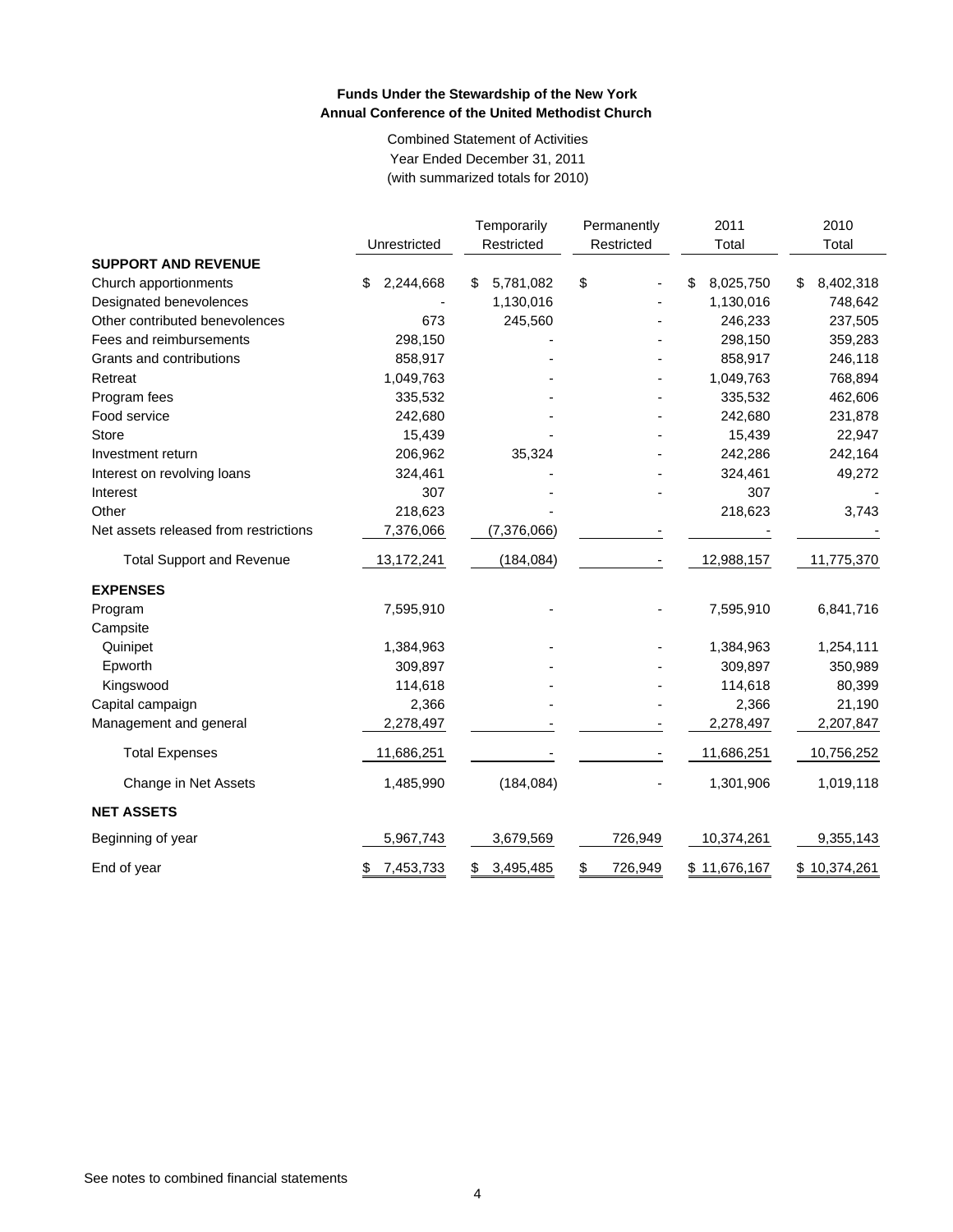Combined Statement of Cash Flows Year Ended December 31, 2011 (with comparative amounts for 2010)

|                                                          | 2011            | 2010            |
|----------------------------------------------------------|-----------------|-----------------|
| <b>CASH FLOWS FROM OPERATING ACTIVITIES</b>              |                 |                 |
| Change in net assets                                     | \$<br>1,301,906 | \$<br>1,019,118 |
| Adjustment to reconcile change in net assets to net cash |                 |                 |
| from operating activities                                |                 |                 |
| Realized and unrealized losses on investments            | 42,753          | 141,870         |
| Depreciation                                             | 191,319         | 322,626         |
| Provision for bad debts                                  | 1,068,564       | 351,374         |
| Net change in operating assets and liabilities           |                 |                 |
| Church apportionments receivable                         | 427,370         | (364, 035)      |
| Accounts receivable                                      | (826, 891)      | (441, 695)      |
| Parish development loans receivable                      | (482, 655)      | (410, 951)      |
| Prepaid expenses                                         | (48, 989)       | (38, 890)       |
| Accounts payable and accrued expenses                    | 258,193         | (342, 614)      |
| Deferred revenue                                         | (68, 175)       | 29,894          |
| Church apportionments designated for future periods      | 18,350          | (13, 819)       |
| Net Cash from Operating Activities                       | 1,881,745       | 252,878         |
| <b>CASH FLOWS FROM INVESTING ACTIVITIES</b>              |                 |                 |
| Purchase of investments                                  | (1,273,628)     | (47, 752)       |
| Proceeds from sale of investments                        | 1,365,918       | 962,122         |
| Property and equipment acquisitions                      | (386, 654)      | (839, 347)      |
| Net Cash from Investing Activities                       | (294, 364)      | 75,023          |
| <b>CASH FLOWS FROM FINANCING ACTIVITIES</b>              |                 |                 |
| Advances (repayment) under line of credit                | 20,046          | (20, 949)       |
| Repayment of loans payable                               | (86, 307)       | (46, 740)       |
| Net Cash from Financing Activities                       | (66, 261)       | (67, 689)       |
| Net Change in Cash and Cash Equivalents                  | 1,521,120       | 260,212         |
| <b>CASH AND CASH EQUIVALENTS</b>                         |                 |                 |
| Beginning of year                                        | 1,286,516       | 1,026,304       |
| End of year                                              | \$<br>2,807,636 | \$<br>1,286,516 |
| SUPPLEMENTAL CASH FLOW INFORMATION                       |                 |                 |
| Cash paid for interest                                   | \$<br>70,870    | \$<br>66,396    |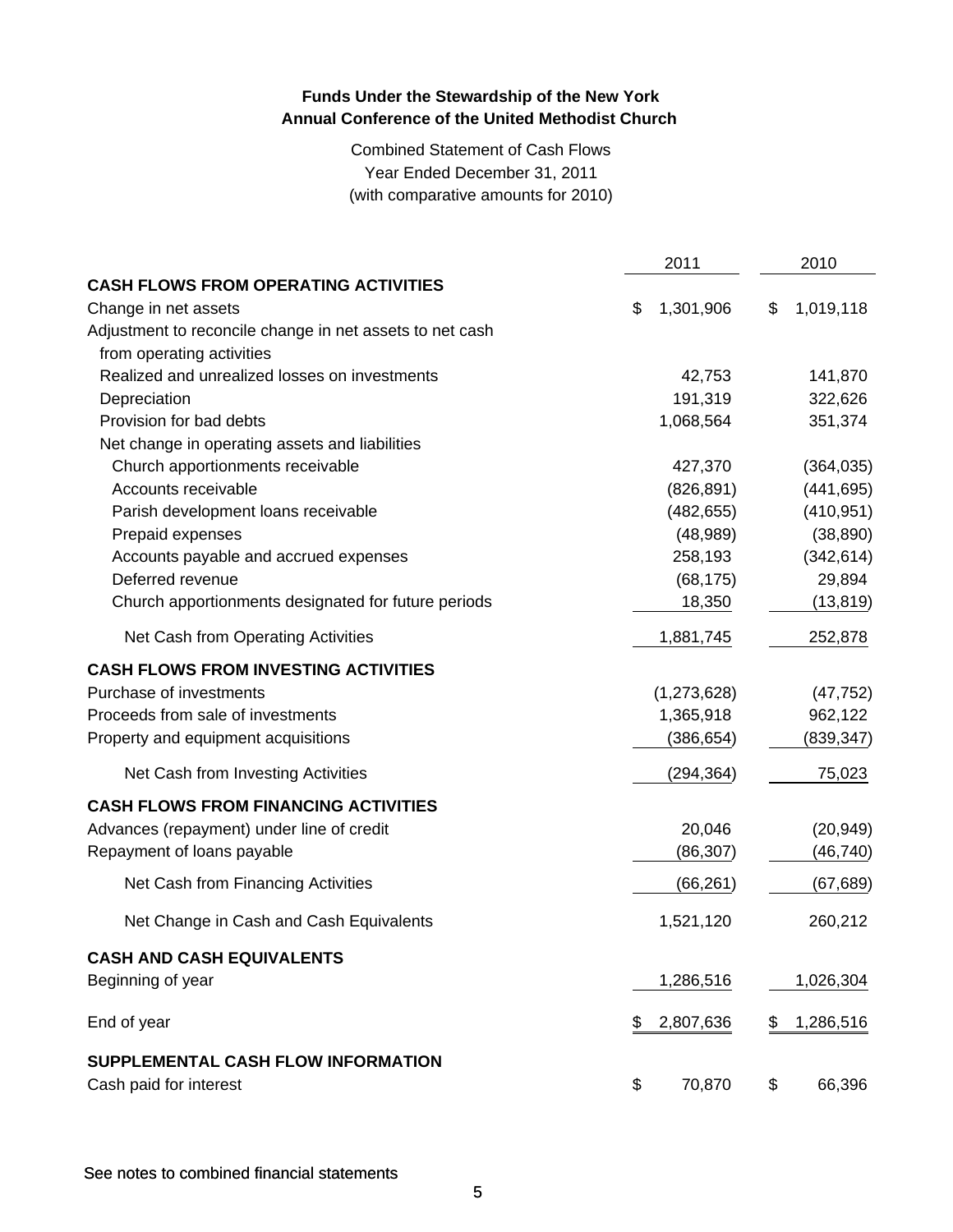Notes to Combined Financial Statements December 31, 2011

#### **1. Organization**

The New York Annual Conference of the United Methodist Church (the "New York Annual Conference") is one of fifty-nine annual conferences of the United Methodist Church in the United States of America. Annual conferences provide regional administrative governance of and support for individual United Methodist churches that are members of the conference.

The New York Annual Conference includes all churches in the Metropolitan New York area, Long Island, the Hudson Valley, the lower Catskill Mountains and the western half of the State of Connecticut. The Conference Council on Finance and Administration ("CCFA") consists of representative clergy and lay staff who are responsible for administering the financial affairs of the New York Annual Conference and includes only those funds under the stewardship of that body.

The CCFA derives substantially all of its support and revenues from the New York Annual Conference's local churches. Expenses consist primarily of clergy support; the New York Annual Conference apportionments to the General Church located in Nashville, Tennessee; support for religious and charitable programs; support for missions and church ministries; and management and financial administration of the New York Annual Conference.

CCFA supports local churches by collection and timely remittance of the New York Annual Conference wide local church clergy pension and health benefits and administers workers compensation insurance programs. CCFA also provides payroll processing services on a reimbursed cost basis for other New York Annual Conference entities.

The Camping & Retreat Ministry of The New York Annual Conference of the United Methodist Church (the "Camping Ministry"), is a program of the United Methodist Church established for the purpose of providing experiences which shape and expand the Christian commitment of persons of all ages, empowering them to live the truth of the Gospel in their daily lives. The Ministry is comprised of three campsites which are Quinipet, Epworth and Kingswood, all located in New York State.

The Episcopal Office of the New York Annual Conference of the United Methodist Church (the "Episcopal Office"), provides support to the resident Bishop of the New York Annual Conference. The Episcopal Office receives, prioritizes and prepares communications for the Bishop's attention and response, and maintains pastoral records used for assignment of clergy and management of the New York Annual Conference. Additionally, the office arranges and/or prepares for meetings and other gatherings that the Bishop leads or attends.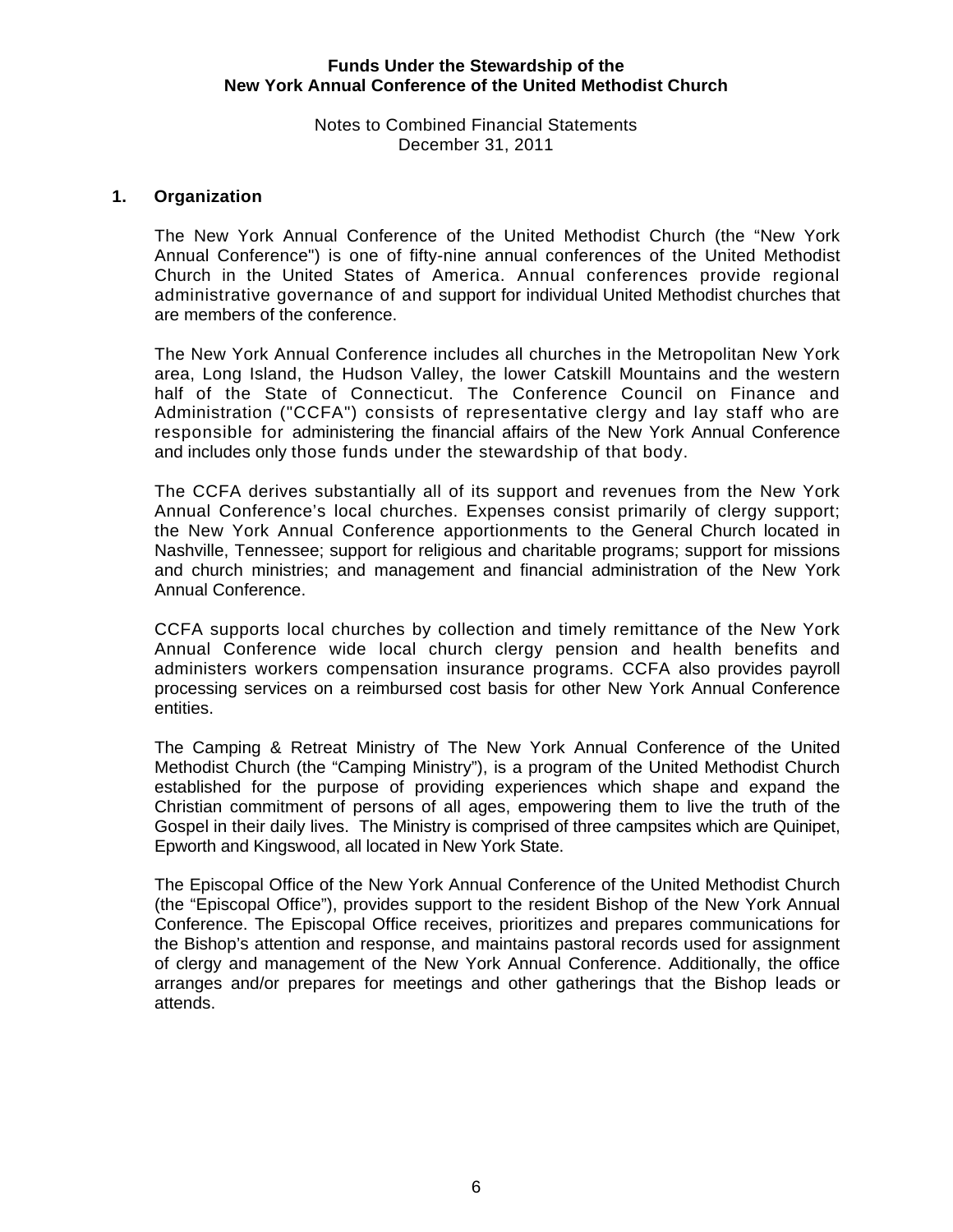Notes to Combined Financial Statements December 31, 2011

## **1. Nature of Organization** *(continued)*

The Funds Administered by the Board of Trustees of the New York Annual Conference of the United Methodist Church (the "Board of Trustees"), are used to receive, collect and hold in trust, for the benefit of the New York Annual Conference and its agencies, any and all donations, bequests and devises of any kind or character, real or personal, that may be given, devised, bequeathed, or conveyed to the said Board of Trustees or to the New York Annual Conference and its agencies as such for any benevolent, charitable, or religious purpose, and shall administer the same, and the income therefrom, in accordance with the directions of the donor, trustor, or testator, and in the interest of the church, society, institution, or agency contemplated by such donor, trustor, or testator, under the direction of the New York Annual Conference. In addition, the Board of Trustees has the responsibility for caring for the legal, insurance and property matters which affect the New York Annual Conference.

## **2. Summary of Significant Accounting Policies**

## *Principles of Combination*

The combined financial statements of the Funds Under the Stewardship of the New York Annual Conference CCFA, the Board of Trustees, the accounts of the Camping Ministry and the accounts of the Episcopal Office all of which are under common management. Intercompany transactions including administrative services such as finance, human resources and payroll and related receivable and payables have been eliminated.

## *Use of Estimates*

The preparation of the combined financial statements in conformity with accounting principles generally accepted in the United States of America requires management to make estimates and assumptions that affect the reported amounts of assets and liabilities and disclosure of contingent assets and liabilities at the date of the financial statements and the reported amounts of revenues and expenses during the reporting period. Actual results could differ from those estimates.

#### *Financial Statement Presentation*

 Net assets are classified based on the existence or absence of donor-imposed restrictions. Accordingly, net assets of the New York Annual Conference and the changes therein are classified and reported as unrestricted net assets, temporarily restricted net assets and permanently restricted net assets.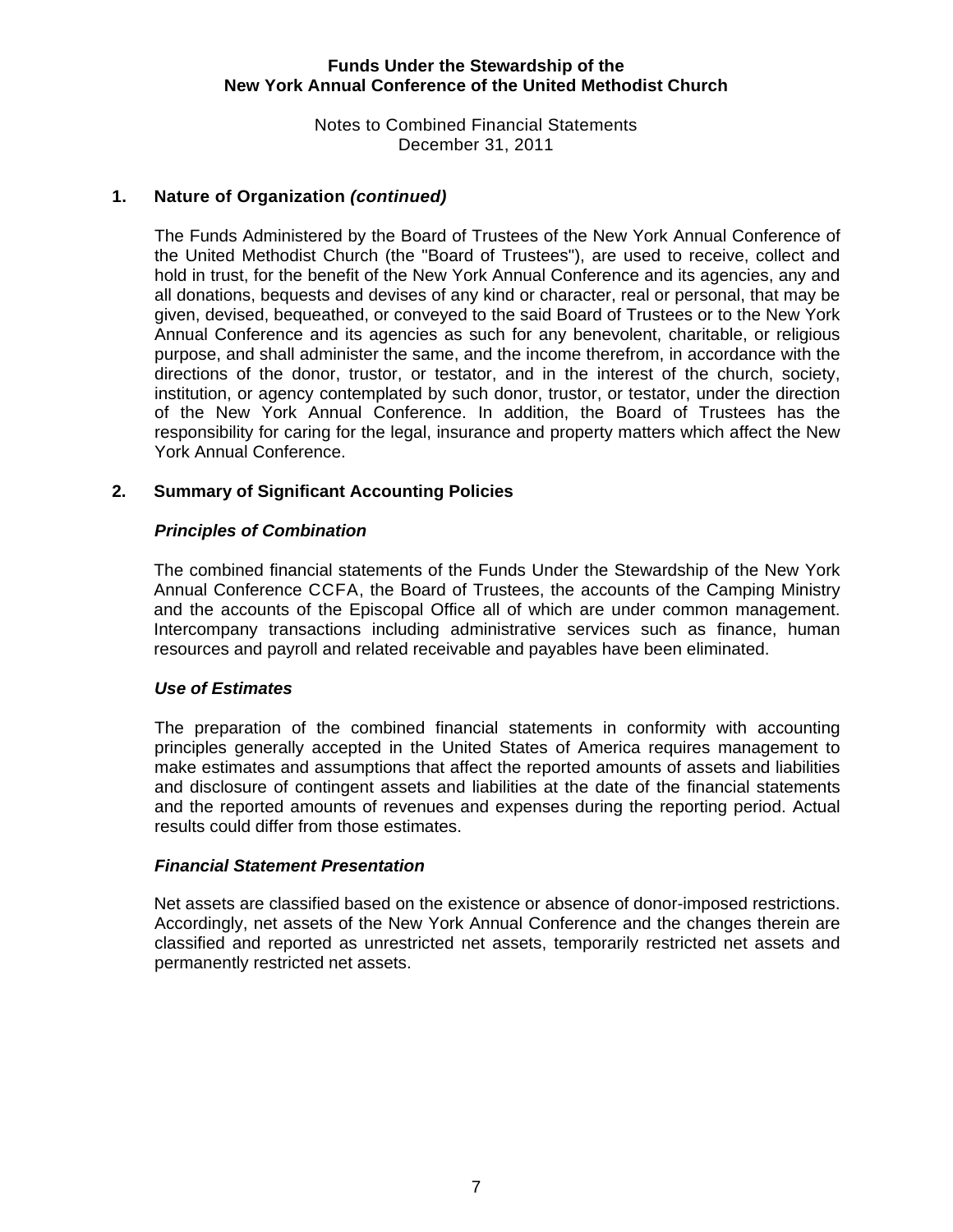Notes to Combined Financial Statements December 31, 2011

#### **2. Summary of Significant Accounting Policies** *(continued)*

#### *Cash and Cash Equivalents*

Cash and cash equivalents consist principally of demand deposit and money market accounts with original maturities of three months or less, at the time of purchase.

#### *Allowance for Accounts and Apportionments Receivable*

An allowance for accounts and apportionments receivable is estimated based on a combination of write-off history, aging analysis and any specific known troubled accounts. The allowance for accounts receivables was \$715,194 at December 31, 2011. Management has concluded that no allowance for apportionments is required.

#### *Fair Value of Financial Instruments*

 The New York Annual Conference follows Financial Accounting Standards Board ("FASB") guidance on *Fair Value Measurements* which defines fair value and establishes a fair value hierarchy organized into three levels based upon the input assumptions used in pricing assets. Level 1 inputs have the highest reliability and are related to assets with unadjusted quoted prices in active markets. Level 2 inputs relate to assets with other than quoted prices in active markets which may include quoted prices for similar assets or liabilities or other inputs which can be corroborated by observable market data. Level 3 inputs are unobservable inputs and are used to the extent that observable inputs do not exist.

#### *Investments Valuation*

Investments are carried at fair value.

#### *Investment Income Recognition*

Purchases and sales of securities are recorded on a trade-date basis. Interest income is recorded on the accrual basis and dividends are recorded on the ex-dividend date. Realized and unrealized gains and losses are included in the determination of change in net assets.

#### *Property and Equipment*

Property and equipment is stated at cost, less accumulated depreciation. Donated assets are capitalized at their fair value at the time of the donation. Maintenance, routine repairs and minor replacements are charged to operations as incurred, while those improvements which materially extend the lives of the assets are capitalized. Depreciation is recognized using the straight-line method over the estimated useful lives of such assets as follows:

| <b>Building</b>              | 50 years  |
|------------------------------|-----------|
| <b>Building improvements</b> | 15 years  |
| Furniture and equipment      | 3-5 years |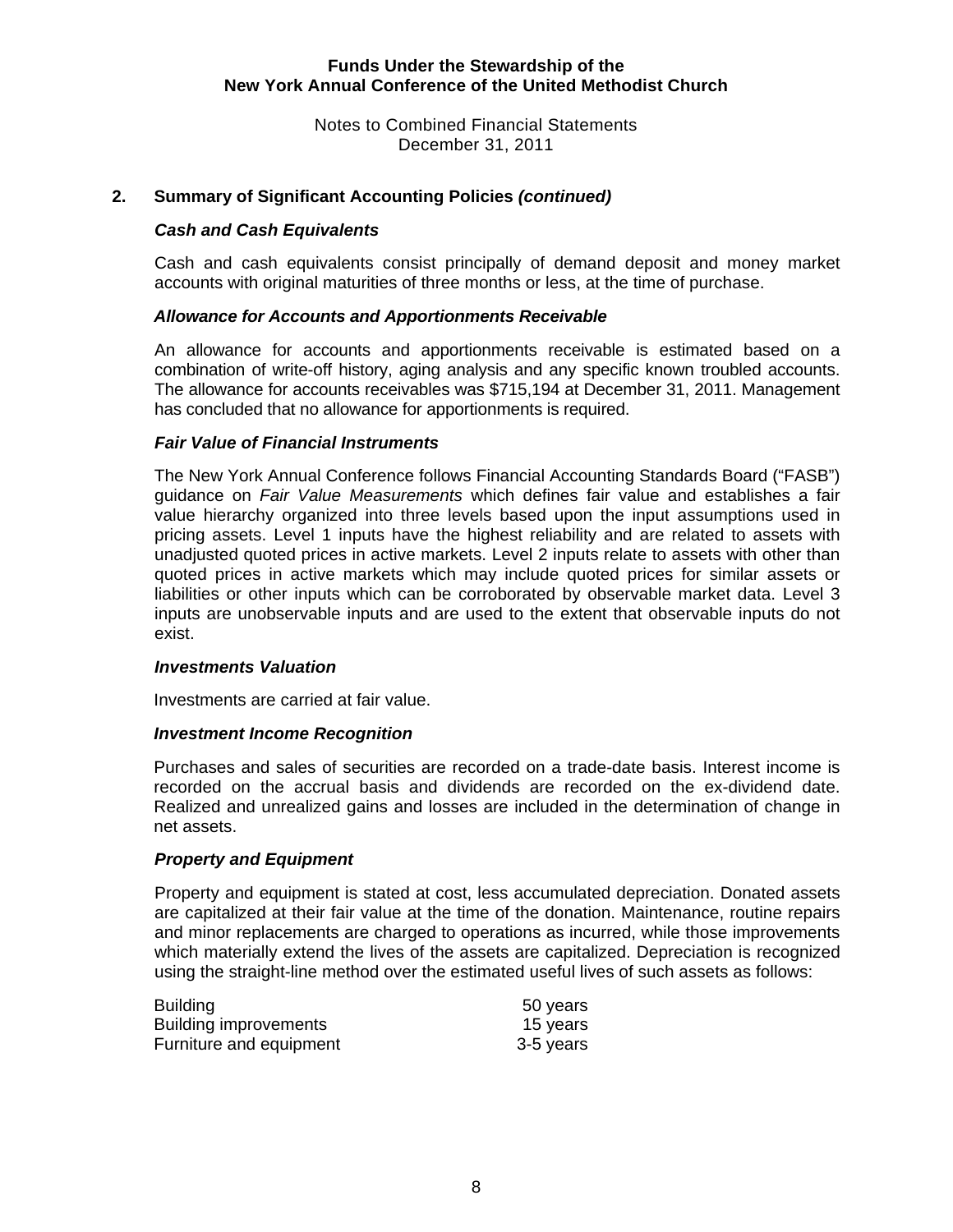Notes to Combined Financial Statements December 31, 2011

## **2. Summary of Significant Accounting Policies** *(continued)*

#### *Capitalized Costs*

The New York Annual Conference capitalizes certain costs incurred in connection with improvements of its conference center and camps located in New York. Upon completion of the project, these costs are reclassified as building improvements and are depreciated over their estimated useful life.

#### *Revenue Recognition*

The New York Annual Conference recognizes as revenue all amounts received during the year from churches under apportionment and those amounts received through an annual determined date in January of the following year, which are designated by the remitting churches for the prior year's apportionment. Amounts recognized as revenue, but received after December 31 are recorded as church apportionment receivable.

#### *Apportionments, Contributions and Benevolences*

Church apportionments, contributions and benevolences are recorded as temporarily restricted net assets and revenue and support if they are received with donor imposed stipulations that limit their use. Donor restrictions expire by either the passage of stipulated time or the accomplishment of the stated purpose. When a restriction expires, temporarily restricted net assets are reclassified to unrestricted net assets and reported in the combined statement of activities as net assets released from restrictions. Permanently restricted contributions are those funds whose use is limited by donor imposed restrictions that neither expire by the passage of time nor can be fulfilled or otherwise removed by actions of the New York Annual Conference.

#### *In-kind Support*

A number of clergy and lay staff of the New York Annual Conference have contributed significant amounts of their time to the affairs of the New York Annual Conference, however, these services, if not professional in nature, have not been reflected in the combined financial statements unless the services provided represent the value of services provided by an otherwise salaried employee.

#### *Accounting for Uncertainty in Income Taxes*

The New York Annual Conference recognizes the effect of income tax positions only if those positions are more likely than not to be sustained. Management has determined that the New York Annual Conference had no uncertain tax positions that would require financial statement recognition or disclosure. The New York Annual Conference is no longer subject to examinations by the applicable taxing jurisdictions for periods prior to December 31, 2008.

#### *Endowment*

On September 17, 2010, New York State adopted the Uniform Prudent Management of Institutional Funds Act ("NYUPMIFA"). NYUPMIFA includes provisions that differ from previous law, including the elimination of the historic dollar value rule with respect to endowment spending (except with respect to any endowment fund for which dollar value rule has been expressly elected by the donor), establishment of new standards governing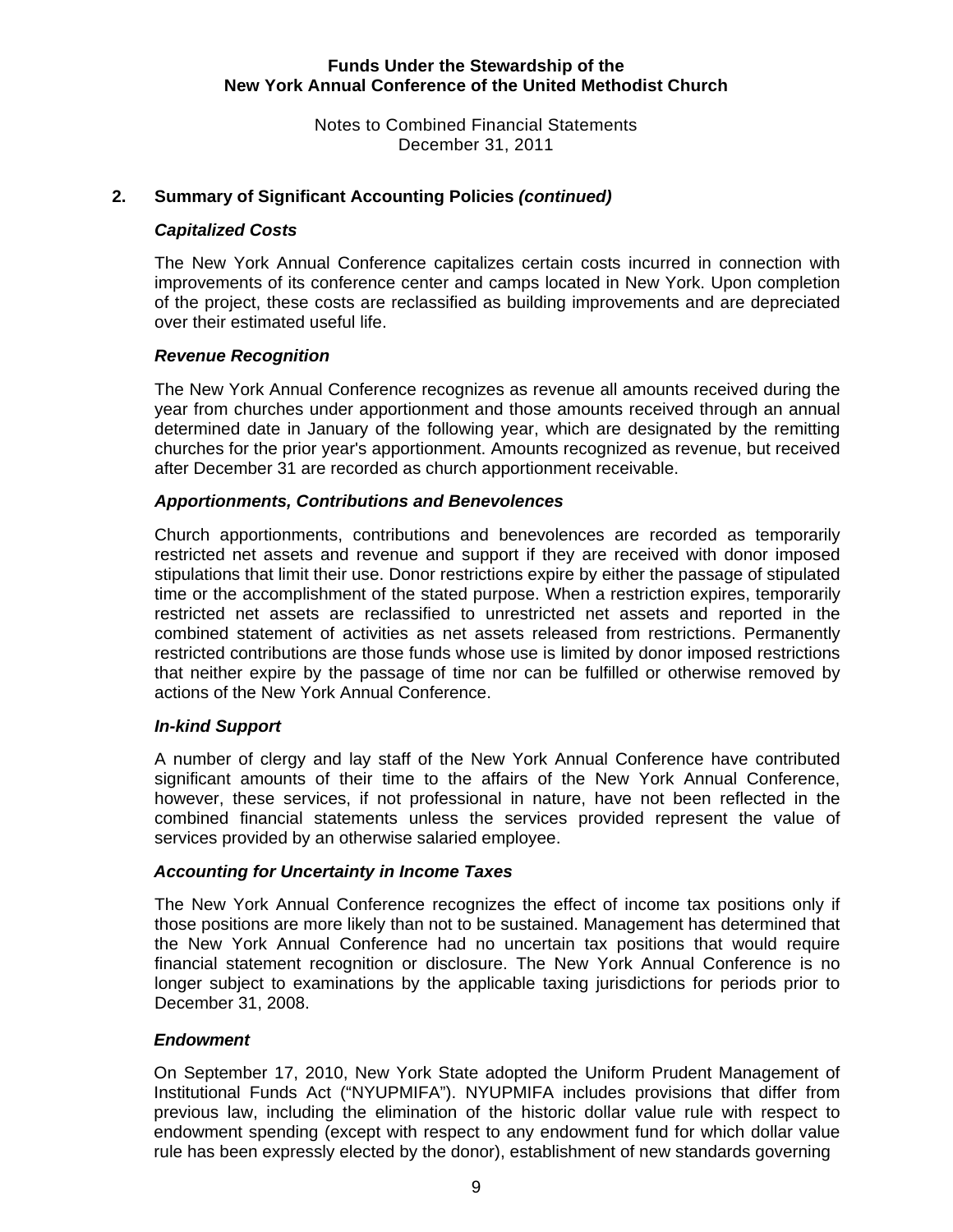Notes to Combined Financial Statements December 31, 2011

## **2. Summary of Significant Accounting Policies** *(continued)*

#### *Endowment (continued)*

the expenditure and modification of restrictions on endowment funds, and revision of the prudence standard for the management and investment of endowment funds. In accordance with the adoption of NYUPMIFA, the New York Annual Conference reviewed all of its endowment funds and determined that a net asset reclassification was not necessary upon adoption in 2010.

#### *Subsequent Events Evaluation by Management*

Management has evaluated subsequent events for disclosure and/or recognition in the financial statements through the date that the combined financial statements were available to be issued, which date is June 25, 2012.

#### **3. Postretirement Health Benefits**

CCFA, acting as the fiduciary for the health benefits provided by the New York Conference to retired clergy, has not recognized a liability for its postretirement health benefits plan.

The New York Annual Conference has been providing medical and health benefits to retired ministers and others, as described in Note 14. The requirement to provide postretirement medical and health benefits has not been established in a formal plan; however, these benefits have routinely been provided to retirees and partially funded through New York Conference assessed church apportionments and administered by CCFA. The New York Conference has not recognized the medical and health benefits to retired clergy as an obligation as a formal benefit plan does not exist.

Generally accepted accounting principles require that the accumulated postretirement benefit obligation be recorded in the financial statements at the present value of the anticipated actuarial cost of health benefits for retirees.

The General Board of Pension and Health Benefits of The United Methodist Church ("The General Board") obtained an actuarial valuation of the New York Annual Conference of the United Methodist Church's retiree healthcare benefits as of December 31, 2010. The valuation of the New York Conference's accumulated postretirement benefit obligation as of December 31, 2010 was \$37,867,515. The accumulated postretirement benefit obligation is the portion of the expected postretirement benefit obligation attributed to retirees past service.

## **4. Parish Development Loans Receivable, Net**

The Parish Development Commission (a committee of the New York Annual Conference) provides unsecured financing to its member churches and New York Annual Conference entities for improvements and major repairs from a revolving loan fund. The loans are made at interest rates determined by the Parish Development Committee which range from 4% to 8%.

Loan principal and interest repayments are deposited back into the revolving loan fund to fund future loans and grants. The New York Annual Conference annually reviews the collectibility of loans outstanding and adjusts the allowance for doubtful accounts accordingly. As of December 31, 2011, the allowance for doubtful accounts was \$674,164.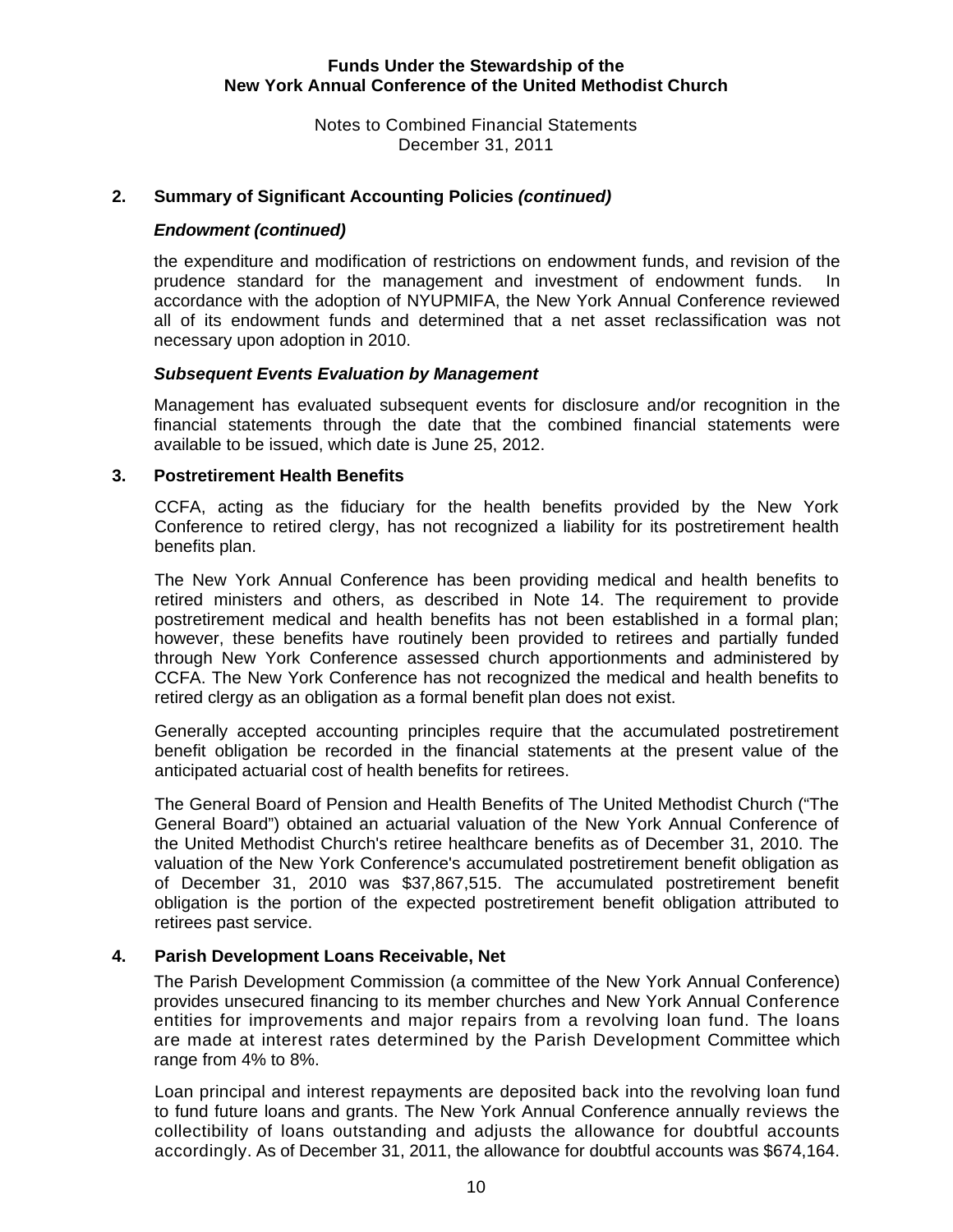Notes to Combined Financial Statements December 31, 2011

#### **5. Endowment, Investments and Investment Return**

#### *Interpretation of Law*

Consistent with its interpretation of NYUPMIFA, the New York Annual Conference classified as permanently restricted net assets (a) the original value of gifts donated to the permanent endowment, (b) the original value of subsequent gifts to the permanent endowment, and (c) accumulations to the permanent endowment made in accordance with the direction of the applicable donor gift instrument at the time the accumulation is added to the fund. The remaining portion of the donor restricted endowment fund that is not classified in permanently restricted net assets is classified as temporarily restricted net assets until those amounts are appropriated for expenditure by The New York Annual Conference in a manner consistent with the standard of prudence prescribed by NYUPMIFA.

#### *Return Objectives and Risk Parameters*

The New York Annual Conference maintains various donor-restricted endowment funds and Board designated endowment funds whose purpose is to provide long term support for its programs and facilities. The New York Annual Conference has adopted investment and spending policies for endowment assets that attempt to provide a predictable stream of funding to programs supported by its endowment, while attempting to maintain purchasing power of the endowment assets.

The New York Annual Conference utilizes a total return investment approach with its asset allocation diversified over multiple asset classes and sub classes. The overall investment objective of the New York Annual Conference donor-restricted endowment funds and Board designated endowment funds (collectively, the "Endowment") is to provide the greatest level of support for operating expenses and capital maintenance of The New York Annual Conference consistent with the preservation of purchasing power of the Endowment. To balance the current and future needs for operating and maintenance support, The New York Annual Conference seeks to maintain or enhance the real (inflation-adjusted) purchasing power of the Endowment, net of payments pursuant to the spending policy described below. This objective leads to a fixed income and equityoriented investment strategy, which in turn implies that the total market value and amount available to support the New York Annual Conference's operations will likely fluctuate from year to year. The investment performance objective is to attain, over a majority of market cycles, an annualized real total return, net of fees, of at least 5% per annum.

#### *Spending Rate Methods*

The New York Annual Conference has adopted a policy of annually expending amounts from its invested funds maintained as donor-restricted endowment and Board designated endowment funds to support current operations based on five percent of a three-year quarterly average fair value of investments held. In addition, with the approval of its Trustees, The New York Annual Conference has used Board designated endowment funds for operating purposes.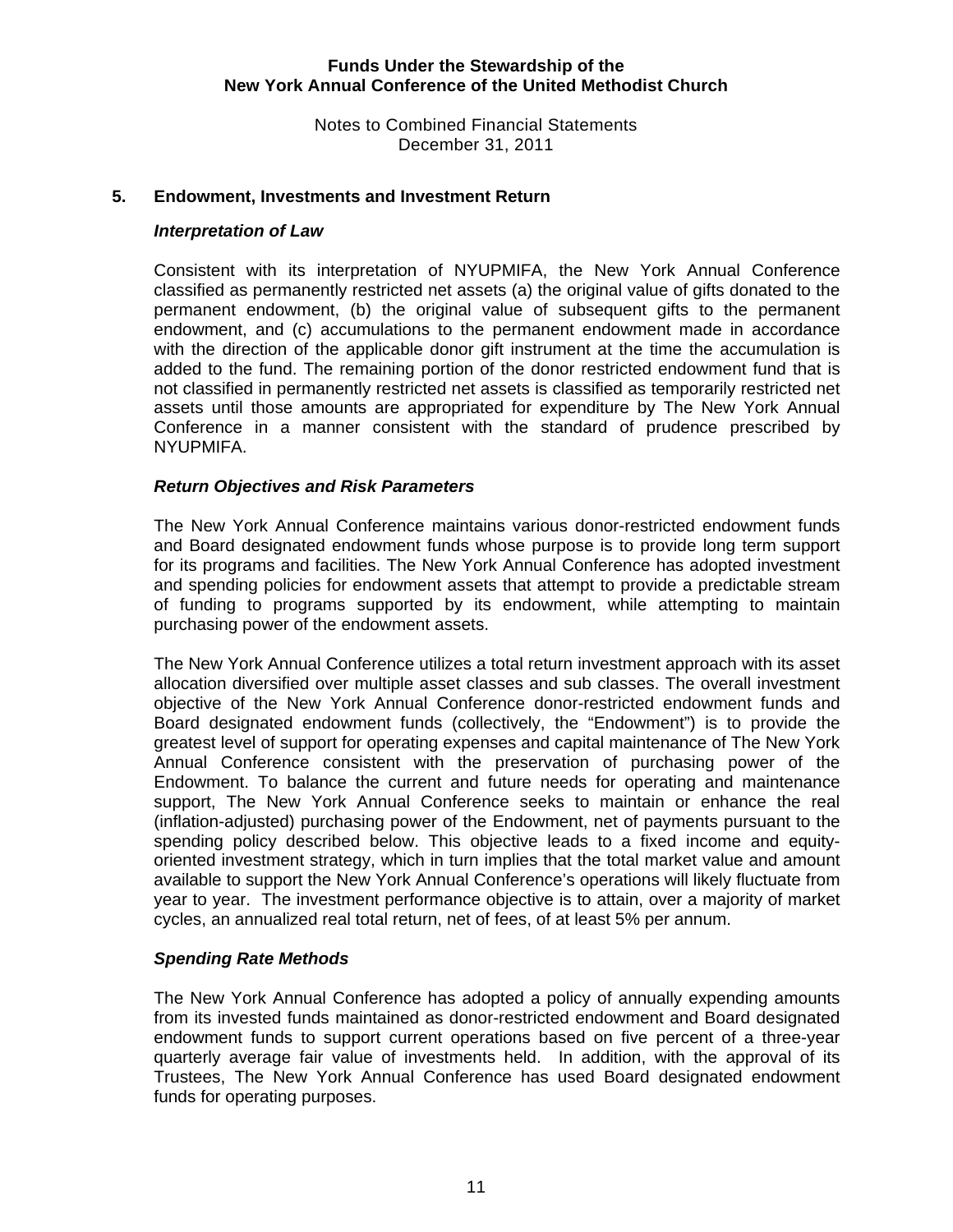Notes to Combined Financial Statements December 31, 2011

#### **5. Endowment, Investments and Investment Return** *(continued)*

If permanently restricted endowment funds have experienced losses below the permanently restricted amount of such funds due to market fluctuations, generally accepted accounting principles require that such excess losses be absorbed by the unrestricted net assets of the New York Annual Conference and that future gains be allocated to unrestricted net assets until such losses have been restored. The New York Annual Conference's donor restricted endowment funds have not experienced losses during 2011.

The following is a reconciliation of the activity in the endowment funds:

|                             | Unrestricted | Temporarily<br>Restricted | Permanently<br>Restricted | Total            |
|-----------------------------|--------------|---------------------------|---------------------------|------------------|
|                             |              |                           |                           |                  |
| Balance, January 1, 2011    | \$1,136,725  | \$2,006,786               | 726,949<br>\$             | \$3,870,460      |
| Board designations          | 136,690      |                           |                           | 136,690          |
| Investment income, net      | 232,744      | 52,295                    |                           | 285,039          |
| Capital depreciation        | (25, 782)    | (16, 971)                 |                           | (42, 753)        |
| Appropriations for programs | (514, 019)   |                           |                           | (514, 019)       |
| Balance, December 31, 2011  | 966,358      | \$2,042,110               | 726,949<br>\$             | 3,735,417<br>\$. |
| Comprised of the Following  |              |                           |                           |                  |
| Donor restricted funds      | \$           | \$2,042,110               | \$<br>726,949             | \$2,769,059      |
| Board designated funds      | 966,358      |                           |                           | 966,358          |

The following are major categories of investments measured and categorized by the fair value hierarchy at fair value at December 31, 2011:

|                                 | Level 1 |         | Level 2     |                          | Total |             |
|---------------------------------|---------|---------|-------------|--------------------------|-------|-------------|
|                                 |         |         |             |                          |       |             |
| Money market fund               |         | 182,014 | \$.         |                          | \$.   | 182,014     |
| Equity fund                     |         | 689,069 |             | $\overline{\phantom{a}}$ |       | 689,069     |
| Bond fund                       |         |         | 2,864,334   |                          |       | 2,864,334   |
| Total Investments at Fair Value |         | 871,083 | \$2,864,334 |                          |       | \$3,735,417 |

Investment return consists of the following for the year ended December 31, 2011:

| Interest and dividend income<br>Net realized and unrealized losses<br>Investment fees | \$ 323.950<br>(42, 753)<br>(38, 911) |
|---------------------------------------------------------------------------------------|--------------------------------------|
| <b>Total Investment Return</b>                                                        | \$ 242.286                           |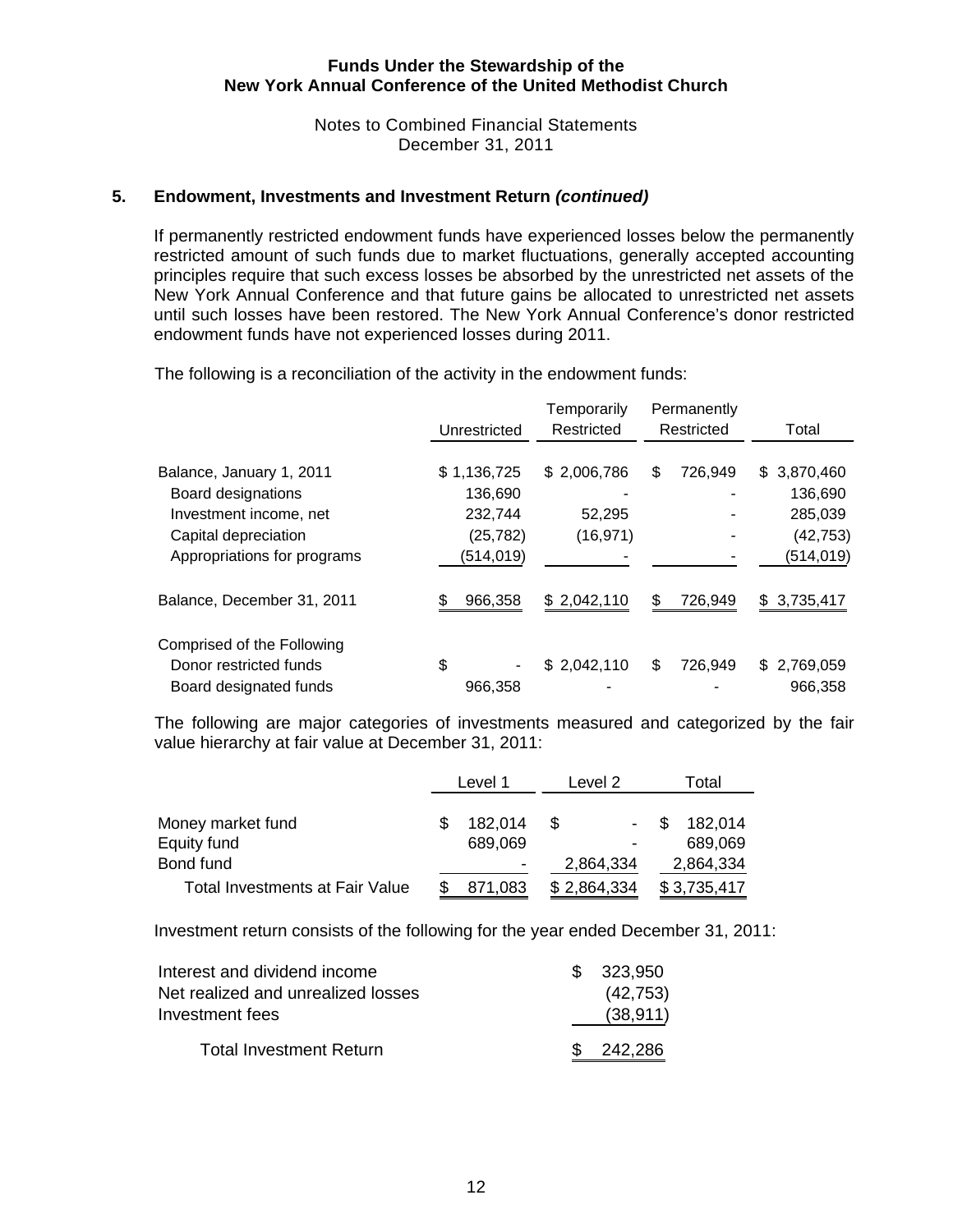Notes to Combined Financial Statements December 31, 2011

#### **6. Property and Equipment, Net**

Property and equipment, net consists of the following at December 31, 2011:

|                              |             | Board of        | Camping         | Episcopal |             |
|------------------------------|-------------|-----------------|-----------------|-----------|-------------|
|                              | <b>CCFA</b> | Trustees        | Ministry        | Office    | Total       |
| <b>Buildings</b>             | \$          | S               | 1,125,256<br>\$ | \$        | \$1,125,256 |
| <b>Building improvements</b> |             | 494,150         | 722,464         |           | 1,216,614   |
| District parsonages          |             | 1,020,986       |                 |           | 1,020,986   |
| Episcopal residence          |             | 368,590         |                 |           | 368,590     |
| Conference center            |             | 3,521,363       |                 |           | 3,521,363   |
| Vehicles                     |             |                 | 110,300         |           | 110,300     |
| Land improvements            |             |                 | 282,262         |           | 282,262     |
| Camp property                |             | 161,500         |                 |           | 161,500     |
| Furniture and equipment      | 46,685      |                 | 170,600         | 53,513    | 270,798     |
| Construction in progress     |             |                 | 102,287         |           | 102,287     |
|                              | 46,685      | 5,566,589       | 2,513,169       | 53,513    | 8,179,956   |
| Accumulated depreciation     | (34, 404)   | (1,744,873)     | (390, 722)      | (53, 513) | (2,223,512) |
|                              | 12,281      | 3,821,716<br>S. | \$2,122,447     | \$        | \$5,956,444 |

## **7. Borrowings Under Line of Credit**

The Camping Ministry has an unsecured \$75,000 line of credit with a bank with interest at 6.5% at December 31, 2011 which matures in April 2012. The Camping Ministry has a second line of credit in the amount of \$250,000 with interest at 5.75% which matures in March 2012 and is secured by the Camping Ministry's investments. At December 31, 2011, the total outstanding balance for both lines was \$320,304. Interest expense for the year ended December 31, 2011 was \$19,495. Subsequent to year end, the Camping Ministry secured a mortgage in the amount of \$1,100,000. Proceeds from the mortgage were used to repay off both lines of credit.

## **8. Loan Payable – Conference Board of Pensions and Health Benefits**

In 2005 and 2006, the New York Annual Conference borrowed \$389,917 from the Conference Board of Pensions and Health Benefits Fund (an uncombined fund of the New York Annual Conference), to repay ministerial pension plan contributions in arrears at the time. The loan has no specific repayment terms, and the New York Annual Conference has not adopted a plan or designated specific funds to repay the loan which remains outstanding as of December 31, 2011 in the amount of \$379,917.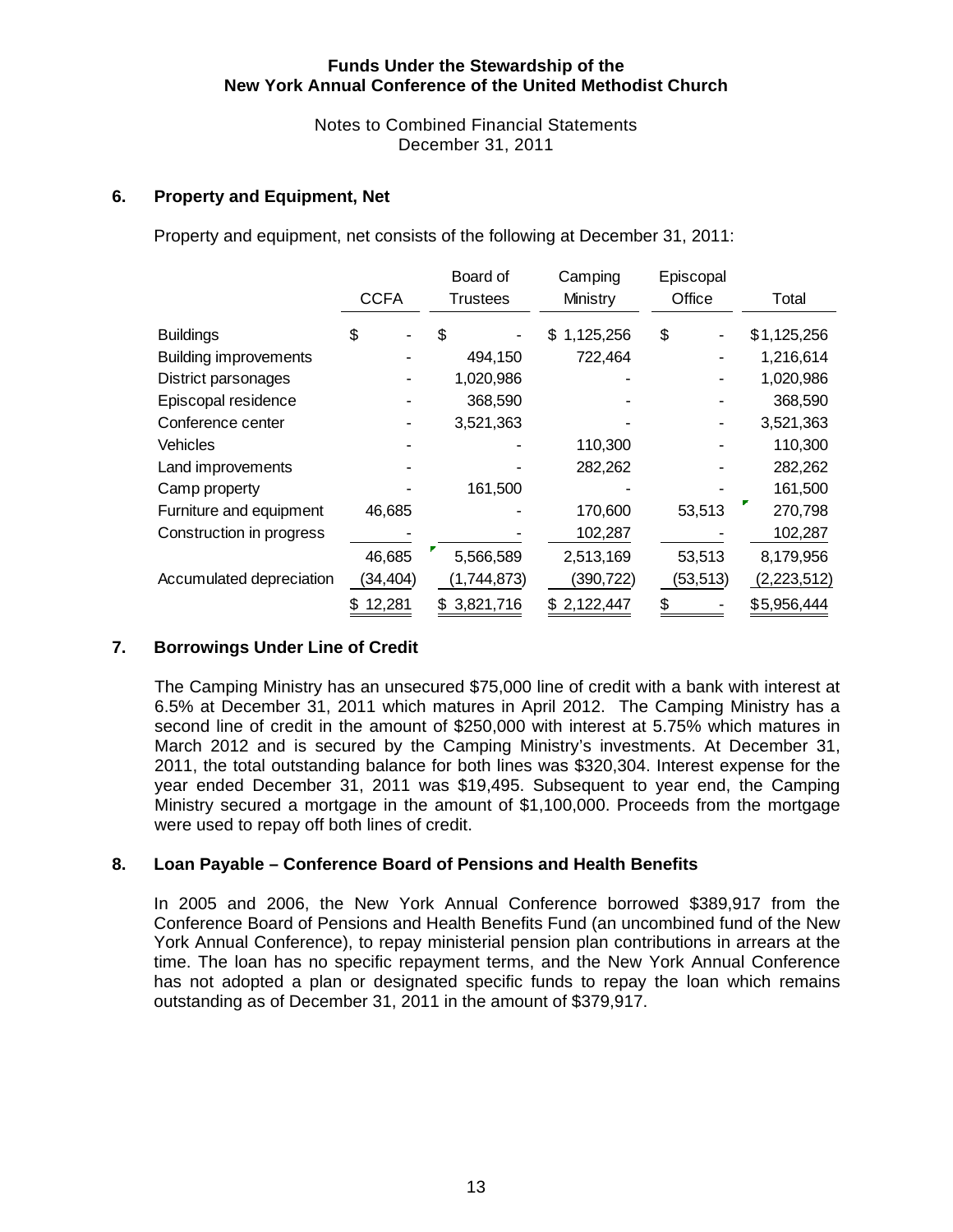Notes to Combined Financial Statements December 31, 2011

#### **9. Loan Payable – United Methodist Development Fund**

In 2001, the Board of Trustees borrowed \$1,000,000 from the United Methodist Development Fund towards the purchase and renovation of a new conference center located in White Plains, New York. This loan is secured by the New York Annual Conference's property located at 20 Soundview Avenue, White Plains, New York. The agreement provides for monthly payments of principal and interest of \$8,364 through the loan's maturity on February 1, 2021. Interest on the note is charged at 8.00% and amounted to \$51,347 for the year ended December 31, 2011. Aggregate maturities of this obligation at December 31, 2011 are due as follows:

| Year       | Amount       |
|------------|--------------|
| 2012       | \$<br>50,156 |
| 2013       | 54,319       |
| 2014       | 58,827       |
| 2015       | 63,710       |
| 2016       | 67,153       |
| Thereafter | 341,041      |
|            | 635,206      |

#### **10. Loan Payable – Bridgehampton Methodist Church**

The Camping Ministry obtained an unsecured construction loan in 2010 which matures in June 2017 and bears interest at an annual rate of 4.00%. The outstanding balance of this loan was \$76,284 as of December 31, 2011. Interest expense for the year ended December 31, 2011 was \$3,347. Aggregate maturities of this obligation at December 31, 2011 are due as follows:

| Year              | Amount       |  |
|-------------------|--------------|--|
|                   |              |  |
| 2012              | \$<br>13,428 |  |
| 2013              | 14,146       |  |
| 2014              | 14,722       |  |
| 2015              | 15,322       |  |
| 2016              | 15,946       |  |
| <b>Thereafter</b> | 2,720        |  |
|                   | 76,284       |  |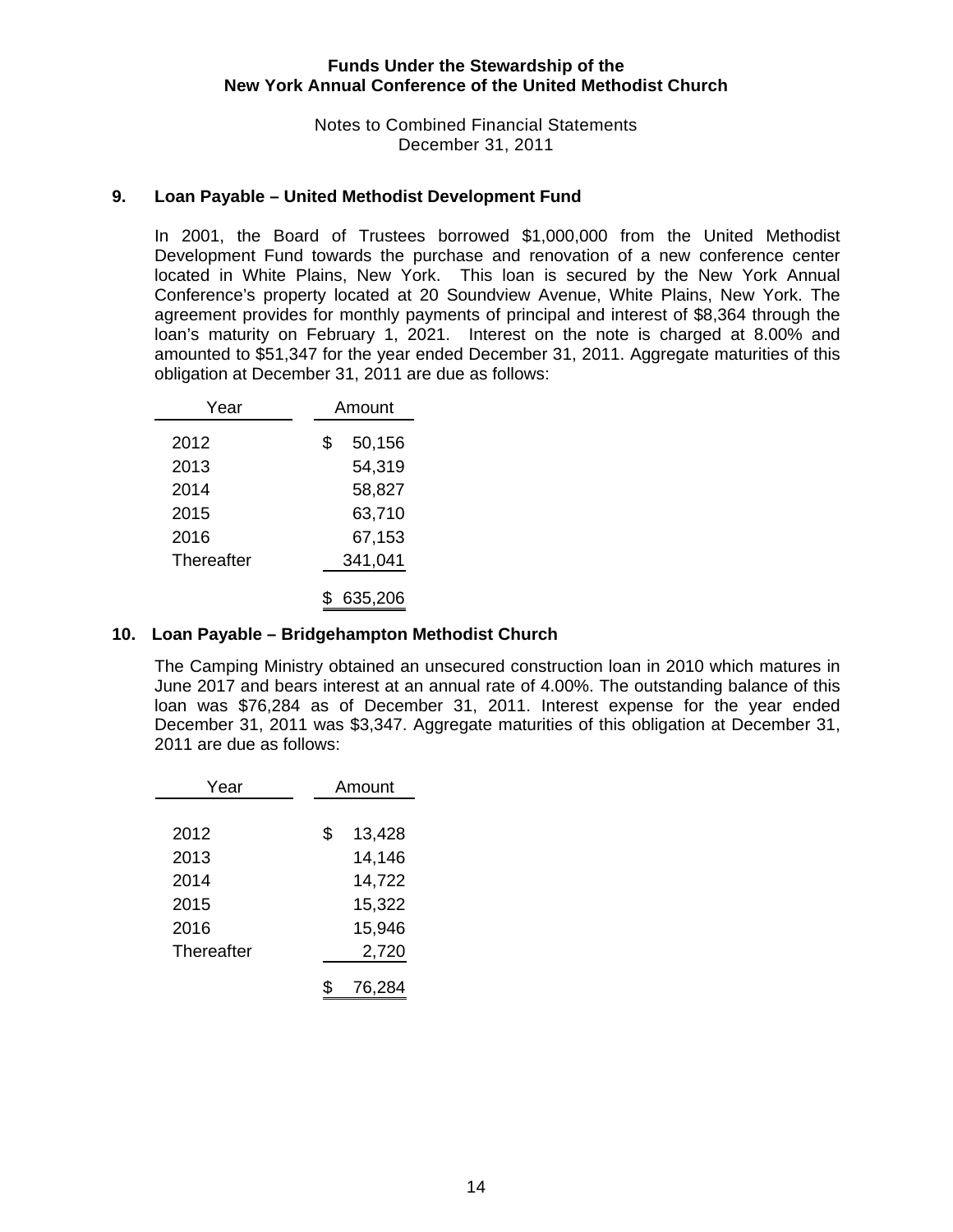Notes to Combined Financial Statements December 31, 2011

#### **11. Custodial Funds**

Custodial Funds represent the Death Benefits Plan Fund and Funds Managed for Others. These funds are valued using Level 1 inputs for the year ended December 31, 2011, and are summarized below:

| Funds held for others, as of January 1, 2011   | -SG | 36.299 |
|------------------------------------------------|-----|--------|
| Interest Income                                |     | 102    |
| Funds held for others, as of December 31, 2011 |     | 36,401 |

#### **12. Obligation from Pre-1982 Clergy Pension Plan**

The Pre-1982 Clergy Pension Plan ("Pre 82 Plan"), a multi-employer defined benefit plan administered by The General Board is limited to eligible clergy meeting the age and years of service requirements of the Plan. Expenses for the year ended December 31, 2011 amounted to \$0, as all amounts were paid by New York Annual Conference member churches.

#### **13. Retirement Plans**

The New York Annual Conference participates in a multi-employer defined benefit plan, the Clergy Retirement Security Program ("CRSP"), administered by The General Board, and is limited to eligible clergy meeting the age and years of service requirements of the Plan. Pension expense amounted to \$107,345 for the year ended December 31, 2011.

Lay-staff retirement benefits are covered under a separate 403(b) defined contribution plan called the United Methodist Personal Investment Plan. Participation in the 403(b) plan requires each eligible employee to contribute 3% or more of wages to receive a 12% contribution by the New York Annual Conference. Pension expense for the New York Annual Conference lay-staff for the year ended December 31, 2011 was \$55,232.

#### **14. Medical and Health Plan**

Effective January 1, 2001, the New York Annual Conference provided health benefits under a multi-employer plan, HealthFlex, administered by The General Board. HealthFlex provides medical and health benefits for eligible clergy and lay-staff employed by the New York Annual Conference.

The cost of participating in HealthFlex is based on a uniform rate determined annually by the Conference Board of Pensions and Health Benefits, and approved by the New York Annual Conference. The New York Annual Conference's expense for its clergy and staff in HealthFlex for the year ended December 31, 2011 was \$202,619.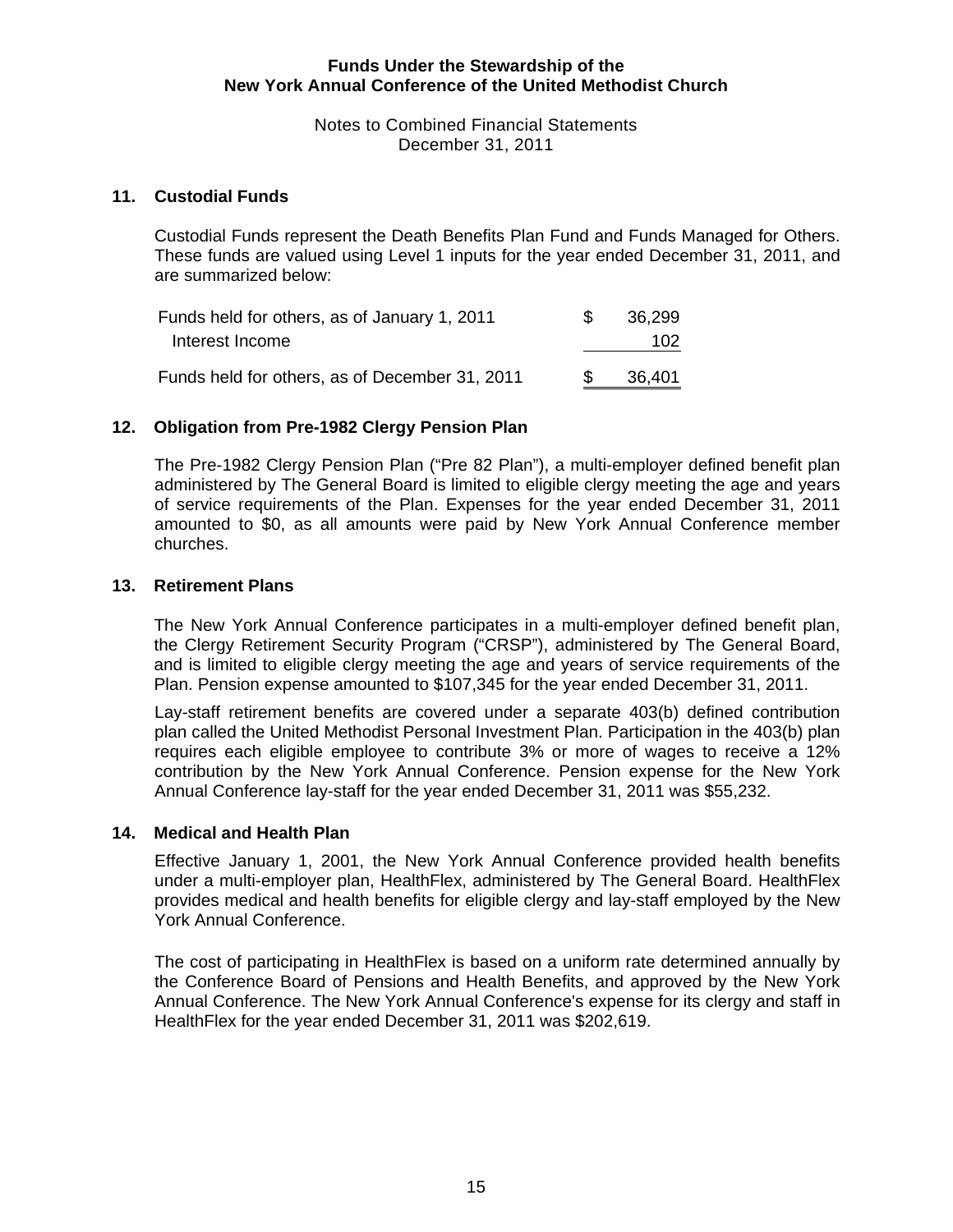Notes to Combined Financial Statements December 31, 2011

#### **14. Medical and Health Plan** *(continued)*

The New York Annual Conference contributes toward the cost for retired clergy with more than five years of service under HealthFlex. The Conference's HealthFlex expense for retired clergy for the year ended December 31, 2011 was as follows:

| Conference retiree HealthFlex cost      | \$1,803,906 |
|-----------------------------------------|-------------|
| Less Medicare drug subsidy              | (245,458)   |
| Net Health Flex cost for Retired Clergy | \$1,558,448 |

#### **15. Support Services for Local Churches**

The New York Annual Conference also provides payroll processing services for the Camping Ministry, UMFF, and the Episcopal Office on a reimbursement basis and monitors these entities to determine that they meet their payroll reimbursement obligations to the New York Conference.

#### **16. Deposit Accounts**

In accordance with a resolution of the New York Annual Conference, the Conference Board of Pensions and Health Benefits maintains five accounts with The General Board, on behalf of the New York Annual Conference for the purpose of funding pension liabilities and health benefits. As of December 31, 2011, the Deposit account held \$169,681, the Integrity in Pensions account held \$1,845,763, the Health Benefits Reserve account held \$11,325,642, the Pre-82 pension account held \$31,304,800 and the General account held \$441,704.

The New York Annual Conference pension and health benefits remittances made to these accounts are recorded as expense by the New York Annual Conference. The Deposit accounts are held at The General Board, and may be drawn down only upon the approval of the Conference Board of Pension and Health Benefits to fund New York Annual Conference obligations to the Pre-82 Plan or HealthFlex plans.

#### **17. Restrictions and Limitations on Net Assets**

Certain net assets of the New York Annual Conference are restricted based upon donor stipulations. Such restricted net assets are deemed "released from restriction" when the New York Annual Conference expends funds in accordance with the donor's stipulated purpose. Restricted funds to be held in perpetuity by donor instruction are classified as permanently restricted net assets. The table below presents the net assets released from restrictions and the components of restricted net assets at December 31, 2011.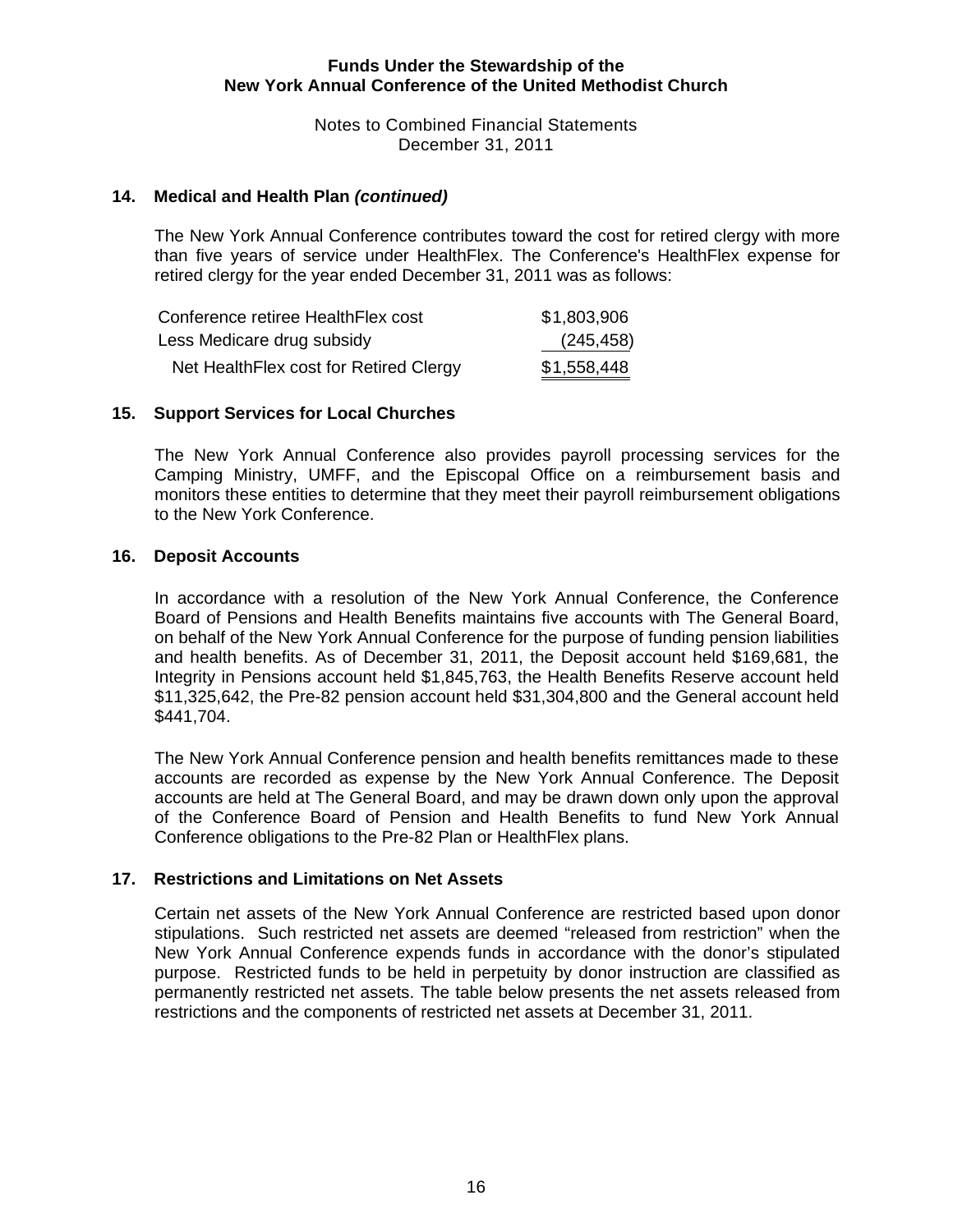#### Notes to Combined Financial Statements December 31, 2011

## **17. Restrictions and Limitations on Net Assets** *(continued)*

| <b>Fund Description</b>                | <b>Net Assets</b><br><b>Released From</b><br>Restriction<br>in 2011 | Temporarily<br>Restricted<br>Net Assets at<br>December 31, 2011 | Permanently<br>Restricted<br>Net Assets at<br>December 31, 2011 |
|----------------------------------------|---------------------------------------------------------------------|-----------------------------------------------------------------|-----------------------------------------------------------------|
| <b>Special Funds</b>                   |                                                                     |                                                                 |                                                                 |
| <b>Groveville Cemetery Fund</b>        | \$                                                                  | \$<br>3,383                                                     | \$                                                              |
| <b>Bosley Memorial Fund</b>            | 2,200                                                               | 3,849                                                           |                                                                 |
|                                        | 2,200                                                               | 7,232                                                           |                                                                 |
| <b>Trust Funds</b>                     |                                                                     |                                                                 |                                                                 |
| Denver Fund                            | 21,279                                                              | 251,614                                                         | 505,000                                                         |
| Aldersgate Church Fund                 | 8,220                                                               | 47,213                                                          | 87,673                                                          |
| Shauman Fund                           | 500                                                                 | 22,460                                                          | 3,504                                                           |
| Hess Fund for World Division           | 228                                                                 | 1,025                                                           | 9,170                                                           |
| <b>Hess Fund for National Division</b> | 502                                                                 | 1,301                                                           | 18,341                                                          |
| J.F. Hess Trust Fund                   |                                                                     |                                                                 | 10,000                                                          |
| <b>Collard Fund</b>                    | 528                                                                 | 14,587                                                          | 5,000                                                           |
| <b>Williams Fund</b>                   | 5,728                                                               | 95,351                                                          | 20,000                                                          |
| Jeffersonville Fund                    | 69                                                                  | 768                                                             | 1,000                                                           |
| <b>Hess Craryville</b>                 | 66                                                                  | 740                                                             |                                                                 |
| <b>Hess Methodist Hospital</b>         | 160                                                                 | 696                                                             |                                                                 |
| <b>Hess Five Points</b>                | 40                                                                  | 742                                                             |                                                                 |
|                                        | 37,320                                                              | 436,497                                                         | 659,688                                                         |
| <b>Memorial Garden Fund</b>            |                                                                     | 7,513                                                           |                                                                 |
| Sessions Woods - Darling Fund          |                                                                     | 125,358                                                         |                                                                 |
|                                        |                                                                     | 132,871                                                         |                                                                 |
| <b>General Camping Programs</b>        | 1,602                                                               | 79,039                                                          | 60,726                                                          |
| Quinipet Camp Program                  | 274                                                                 | 5,105                                                           | 6,535                                                           |
|                                        | 1,876                                                               | 84,144                                                          | 67,261                                                          |
| <b>Conference Programs</b>             | 7,334,670                                                           | 2,834,741                                                       |                                                                 |
|                                        | \$7,376,066                                                         | \$3,495,485                                                     | 726,949<br>\$                                                   |

#### **18. Concentration of Credit Risk**

Financial instruments, which potentially subject the New York Annual Conference to concentrations of credit risk, consist primarily of cash and cash equivalents and receivables. At times, the New York Annual Conference maintains balances with banking institutions that exceed the Federal Deposit Insurance Corporation's insurable limit. The New York Annual Conference's receivables are primarily from its member churches. The New York Annual Conference believes that no significant concentration of credit risk exists with respect to its cash and cash equivalents and receivables.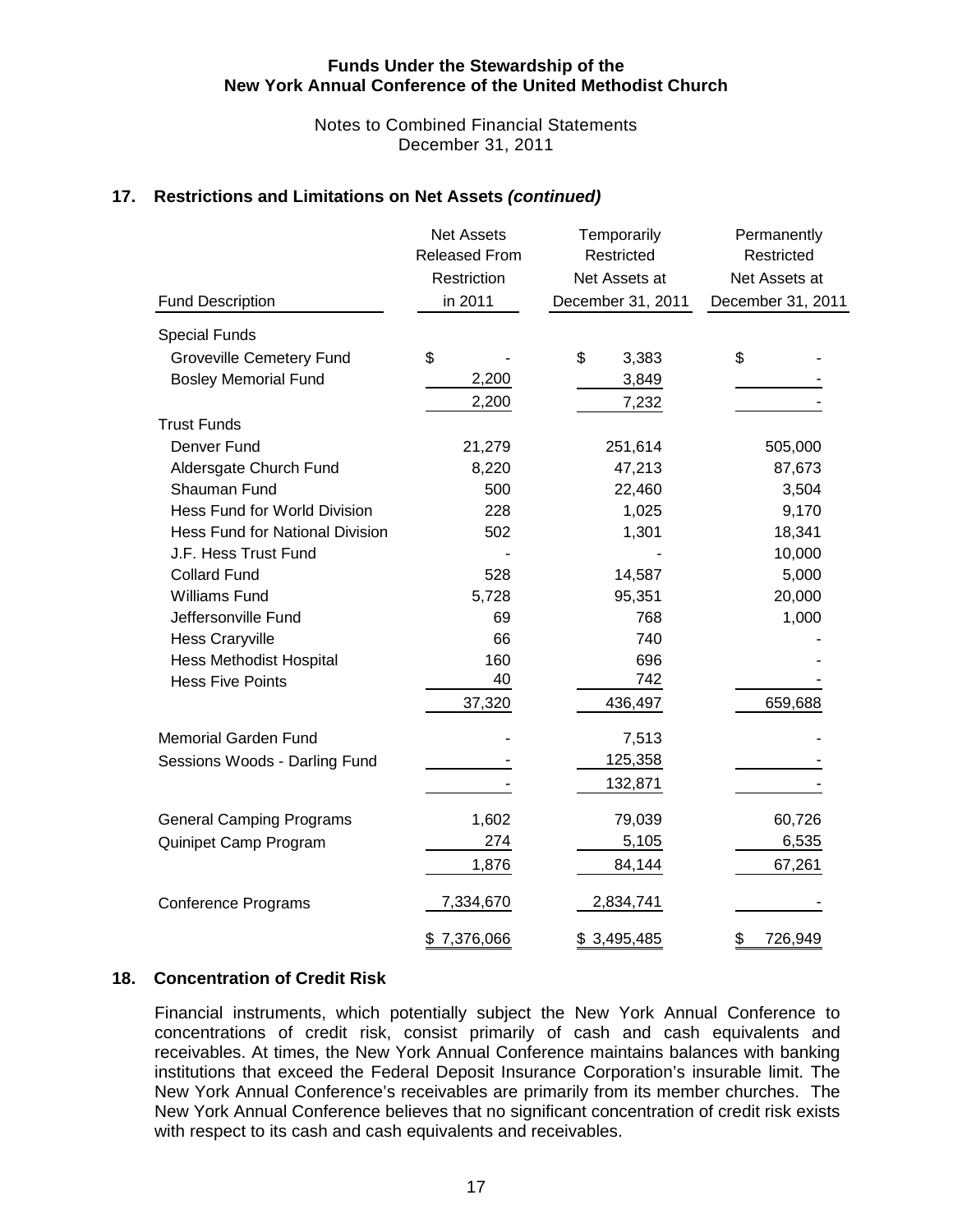Notes to Combined Financial Statements December 31, 2011

#### **19. Lease Commitments**

The New York Annual Conference leases office and printing equipment under various commercial leases with the equipment suppliers or commercial leasing companies. Rent expense for equipment for the year ended December 31, 2011 was \$64,423. Aggregate minimum annual rental payments at December 31, 2011 for the years ending December 31, are payable as follows:

| 2012 | 60,227  |
|------|---------|
| 2013 | 51,635  |
| 2014 | 48,055  |
| 2015 | 36,692  |
| 2016 | 11,395  |
|      |         |
|      | 208,004 |

#### **20. Asset Retirement Obligations**

The New York Annual Conference follows FASB guidance on *Accounting for Conditional Asset Retirement Obligations* that requires recognition of a liability for legal obligations associated with the retirement of tangible long-lived assets when the timing and/or method of settlement of the obligation is conditional on a future event. This Interpretation requires that the fair value of a liability for a conditional asset retirement obligation be recognized in the period in which it occurred if a reasonable estimate of fair value can be made. The New York Annual Conference is not aware of the existence of any asset retirement obligations.

#### **21. Contingencies**

The New York Annual Conference is involved in litigation arising in the normal course of business. Management estimates that the ultimate resolution of these matters will not be material to the New York Annual Conference's financial position.

\* \* \* \* \*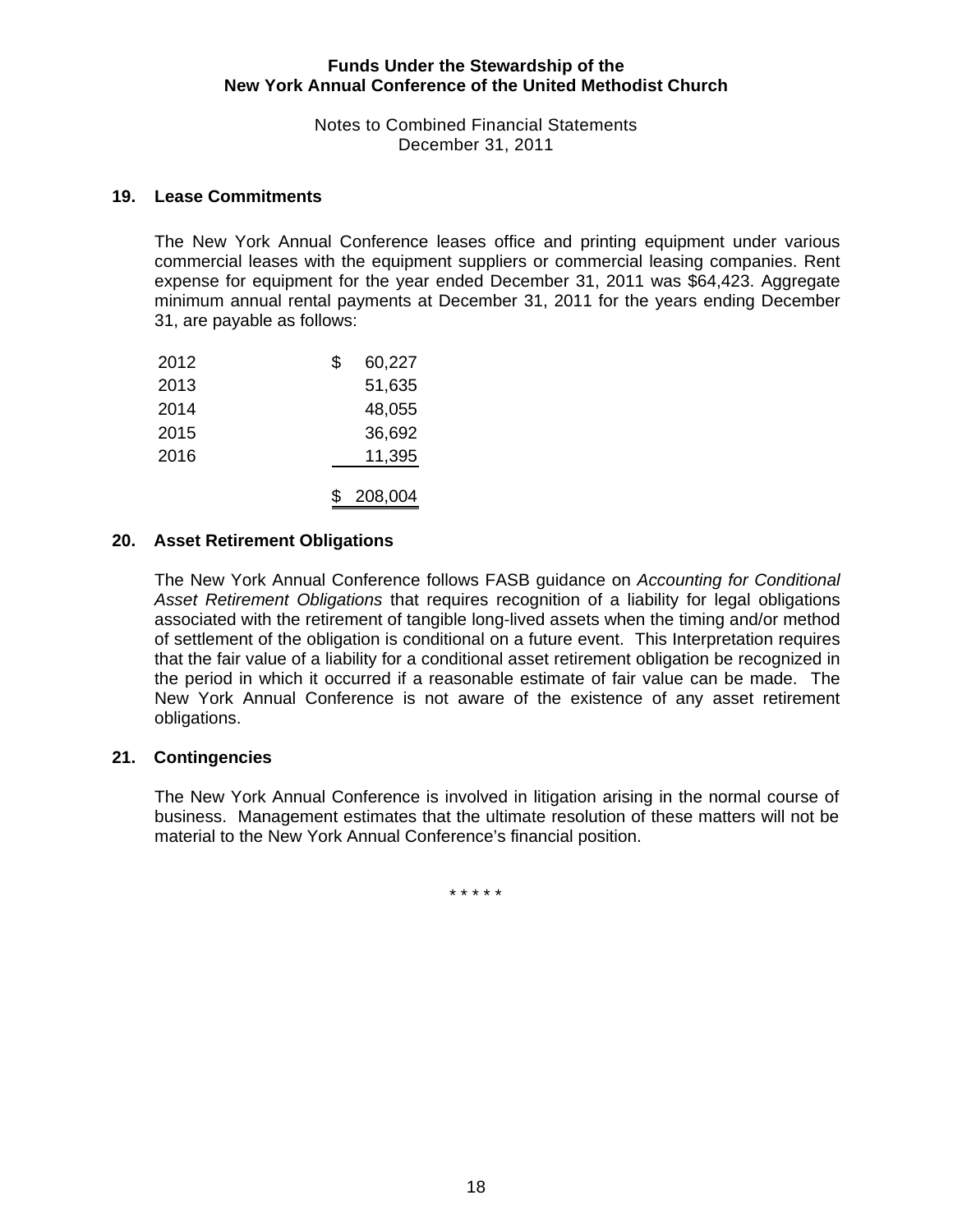> Supplemental Information December 31, 2011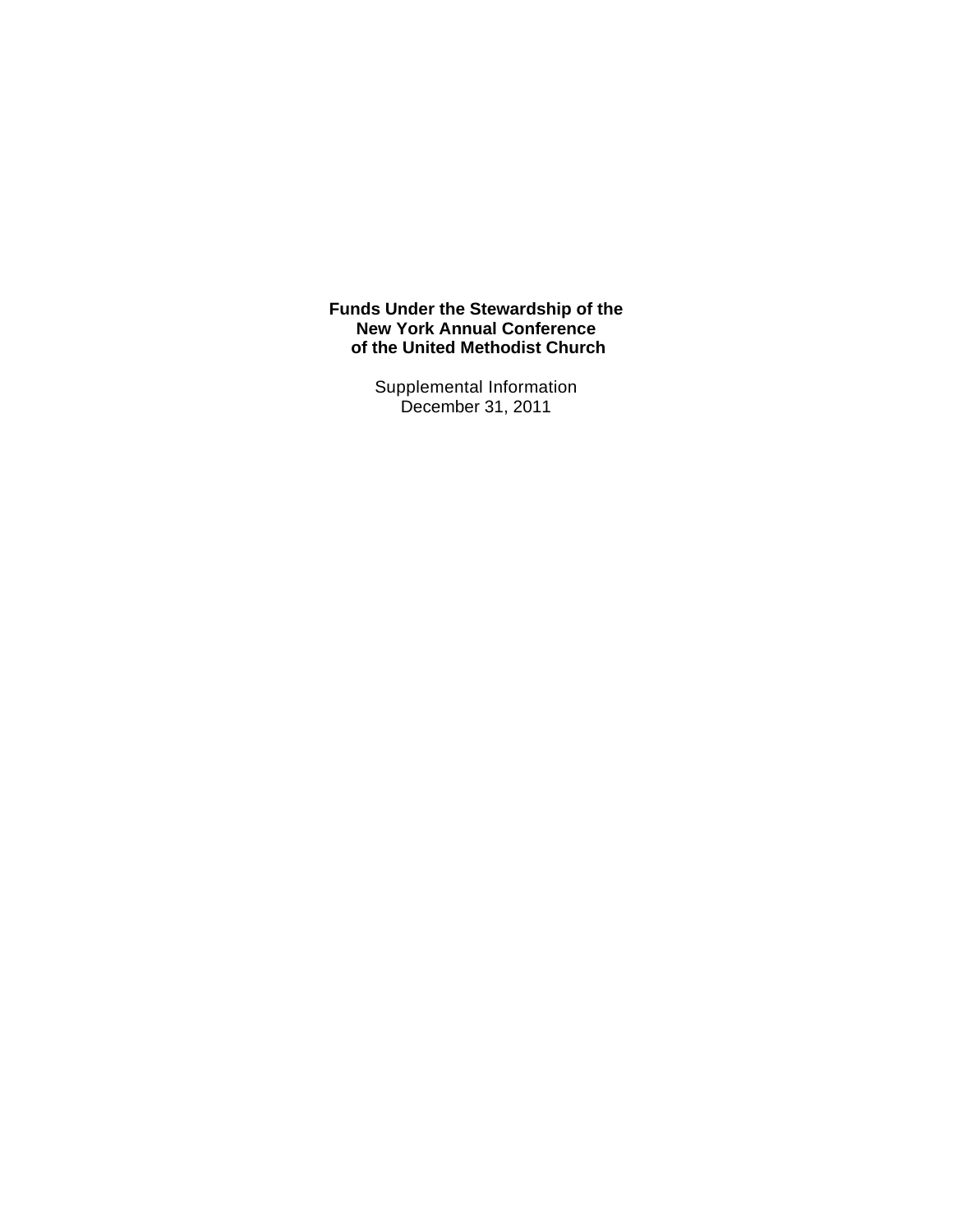Combining Schedule of Financial Position December 31, 2011 (with comparative amounts for 2010)

|                                                        |                          |                 |    |                          |                          |              | Eliminating |                |                 |                 |
|--------------------------------------------------------|--------------------------|-----------------|----|--------------------------|--------------------------|--------------|-------------|----------------|-----------------|-----------------|
|                                                        |                          | Board of        |    | Camping                  | Episcopal                |              |             | Entries        | 2011            | 2010            |
|                                                        | <b>CCFA</b>              | <b>Trustees</b> |    | Ministry                 | Office                   | Sub-Total    |             | Debit (Credit) | Combined        | Combined        |
| <b>ASSETS</b>                                          |                          |                 |    |                          |                          |              |             |                |                 |                 |
| Cash and cash equivalents                              | \$2,415,764              | \$<br>123,211   | S  | 179,446                  | \$<br>89,215             | \$2,807,636  | \$          |                | \$<br>2,807,636 | \$<br>1,286,516 |
| Investments                                            | 1,148,075                | 2,400,385       |    | 170,267                  | 16,690                   | 3,735,417    |             |                | 3,735,417       | 3,870,460       |
| Church apportionments receivable                       | 992,019                  |                 |    | $\overline{\phantom{a}}$ | $\overline{a}$           | 992,019      |             |                | 992,019         | 1,419,389       |
| Accounts receivable, net                               | 1,711,467                |                 |    | 48,568                   | 8,765                    | 1,768,800    |             | (1,395,652)    | 373,148         | 270,752         |
| Parish development loans receivable, net               | 1,106,063                |                 |    |                          |                          | 1,106,063    |             |                | 1,106,063       | 967,477         |
| Prepaid expenses                                       | 85,502                   |                 |    | 4,840                    |                          | 90,342       |             |                | 90,342          | 41,353          |
| Due from the Camping Ministry                          |                          | 125,264         |    |                          |                          | 125,264      |             | (125, 264)     |                 |                 |
| Custodial funds held                                   |                          | 36,401          |    |                          |                          | 36,401       |             |                | 36,401          | 36,299          |
| Property and equipment, net                            | 12,281                   | 3,821,716       |    | 2,122,447                |                          | 5,956,444    |             |                | 5,956,444       | 5,761,109       |
|                                                        | \$7,471,171              | \$ 6,506,977    |    | \$2,525,568              | \$114,670                | \$16,618,386 |             | \$(1,520,916)  | \$15,097,470    | \$13,653,355    |
| <b>LIABILITIES AND NET ASSETS</b>                      |                          |                 |    |                          |                          |              |             |                |                 |                 |
| Liabilities                                            |                          |                 |    |                          |                          |              |             |                |                 |                 |
| Church apportionments designated for future periods    | \$<br>84,618             | \$              | \$ |                          | \$                       | \$<br>84,618 | \$          |                | \$<br>84,618    | \$<br>66,268    |
| Borrowings under line of credit                        |                          |                 |    | 320,304                  |                          | 320,304      |             |                | 320,304         | 300,258         |
| Accounts payable and accrued expenses                  | 1,816,468                | 10,693          |    | 48,066                   | 4,016                    | 1,879,243    |             |                | 1,879,243       | 1,621,050       |
| Deferred revenue                                       |                          |                 |    | 9,330                    | $\overline{\phantom{a}}$ | 9,330        |             |                | 9,330           | 77,505          |
| Due to Board of Trustees                               |                          |                 |    | 125,264                  | $\overline{\phantom{a}}$ | 125,264      |             | 125,264        |                 |                 |
| Due to CCFA                                            |                          | 100,368         |    | 1,285,926                | 9,358                    | 1,395,652    |             | 1,395,652      |                 |                 |
| Loan payable - Conference Board of Pensions and Health |                          |                 |    |                          |                          |              |             |                |                 |                 |
| Benefits, Inc.                                         | 379,917                  |                 |    |                          |                          | 379,917      |             |                | 379,917         | 389,917         |
| Loan payable - United Methodist Development Fund       | $\overline{\phantom{m}}$ | 635,206         |    |                          |                          | 635,206      |             |                | 635,206         | 687,468         |
| Loan payable - Bridgehampton Methodist Church          |                          |                 |    | 76,284                   |                          | 76,284       |             |                | 76,284          | 100,329         |
| Custodial funds held                                   |                          | 36,401          |    |                          |                          | 36,401       |             |                | 36,401          | 36,299          |
| <b>Total Liabilities</b>                               | 2,281,003                | 782,668         |    | 1,865,174                | 13,374                   | 4,942,219    |             | 1,520,916      | 3,421,303       | 3,279,094       |
| <b>Net Assets</b>                                      |                          |                 |    |                          |                          |              |             |                |                 |                 |
| Unrestricted                                           | 2,355,427                | 4,488,021       |    | 508,989                  | 101,296                  | 7,453,733    |             |                | 7,453,733       | 5,967,743       |
| Temporarily restricted                                 | 2,834,741                | 576,600         |    | 84,144                   |                          | 3,495,485    |             |                | 3,495,485       | 3,679,569       |
| Permanently restricted                                 |                          | 659,688         |    | 67,261                   |                          | 726,949      |             |                | 726,949         | 726,949         |
| <b>Total Net Assets</b>                                | 5,190,168                | 5,724,309       |    | 660,394                  | 101,296                  | 11,676,167   |             |                | 11,676,167      | 10,374,261      |
|                                                        | \$<br>7,471,171          | \$ 6,506,977    |    | \$2,525,568              | \$114,670                | \$16,618,386 |             | \$1,520,916    | \$15,097,470    | \$13,653,355    |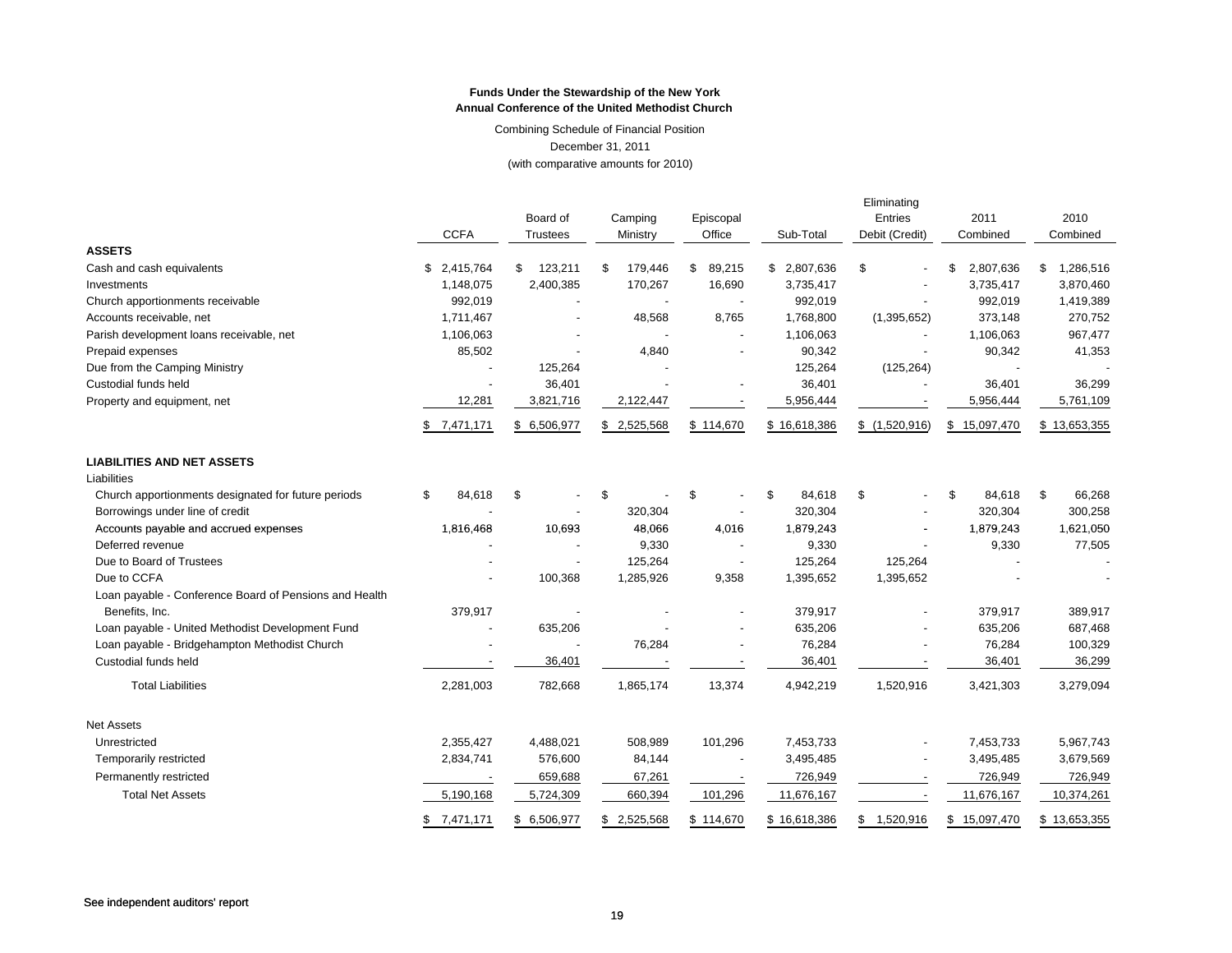Combining Schedule of Activities Year Ended December 31, 2011 (with summarized totals for 2010)

|                                       |                          | <b>CCFA</b>               |                          | <b>Board of Trustees</b> |                           |                           |             |              | <b>Camping Ministry</b>   |                           | Episcopal<br>Office |               |                                          |                  |                  |
|---------------------------------------|--------------------------|---------------------------|--------------------------|--------------------------|---------------------------|---------------------------|-------------|--------------|---------------------------|---------------------------|---------------------|---------------|------------------------------------------|------------------|------------------|
|                                       | Unrestricted             | Temporarily<br>Restricted | Total                    | Unrestricted             | Temporarily<br>Restricted | Permanently<br>Restricted | Total       | Unrestricted | Temporarily<br>Restricted | Permanently<br>Restricted | Total               | Unrestricted  | Eliminating<br>Entries<br>(Debit) Credit | 2011<br>Combined | 2010<br>Combined |
| <b>SUPPORT AND REVENUE</b>            |                          |                           |                          |                          |                           |                           |             |              |                           |                           |                     |               |                                          |                  |                  |
| Church apportionments                 | \$2,244,668              | 5,781,082<br>£.           | \$8,025,750              | - \$                     | \$                        | $\mathcal{S}$             | - \$        |              | -8                        | $\mathcal{S}$             | \$                  | .S            | . ድ                                      | 8,025,750<br>-S. | 8,402,318<br>\$  |
| Designated benevolences               |                          | 1,130,016                 | 1,130,016                |                          |                           |                           |             |              |                           |                           |                     |               |                                          | 1,130,016        | 748,642          |
| Other contributed benevolences        | 673                      | 245,560                   | 246,233                  |                          |                           |                           |             |              |                           |                           |                     |               |                                          | 246,233          | 237,505          |
| Fees and reimbursements               | 298,150                  |                           | 298,150                  |                          |                           |                           |             |              |                           |                           |                     |               | ٠.                                       | 298,150          | 359,283          |
| Grants and contributions              |                          |                           | $\overline{\phantom{a}}$ | 679.415                  |                           |                           | 679.415     | 103,502      |                           |                           | 103,502             | 128,500       | (52, 500)                                | 858,917          | 246,118          |
| Retreat                               |                          |                           |                          |                          |                           |                           | ٠           | 1,049,763    |                           |                           | 1,049,763           |               | $\sim$                                   | 1,049,763        | 768,894          |
| Program fees                          |                          |                           |                          |                          |                           |                           |             | 335,532      |                           |                           | 335,532             |               | $\overline{\phantom{a}}$                 | 335,532          | 462,606          |
| Food service                          |                          |                           |                          |                          |                           |                           |             | 242,680      |                           |                           | 242,680             |               | $\overline{\phantom{a}}$                 | 242,680          | 231,878          |
| Store                                 |                          |                           |                          |                          |                           |                           | ۰.          | 15,439       |                           |                           | 15,439              |               | $\overline{\phantom{a}}$                 | 15,439           | 22,947           |
| Investment return                     | 190,884                  | 26,414                    | 217,298                  | 15,833                   | 9,756                     |                           | 25,589      | (27)         | (846)                     |                           | (873)               | 272           | $\sim$                                   | 242,286          | 242,164          |
| Interest on revolving loans           | 324,461                  |                           | 324,461                  | ۰.                       |                           |                           | ۰.          | $\sim$       | ٠.                        |                           | $\overline{a}$      |               | ٠.                                       | 324,461          | 49,272           |
| Interest                              | $\overline{\phantom{a}}$ |                           | $\overline{\phantom{a}}$ | 307                      |                           |                           | 307         |              |                           |                           |                     |               | ٠.                                       | 307              |                  |
| Other                                 |                          |                           |                          | 34,767                   |                           |                           | 34,767      | 250,551      |                           |                           | 250,551             | 445           | (67, 140)                                | 218,623          | 3,743            |
| Net assets released from restrictions | 7,334,670                | (7, 334, 670)             |                          | 39,520                   | (39, 520)                 |                           |             | 1,876        | (1,876)                   |                           |                     |               |                                          |                  |                  |
| <b>Total Support and Revenue</b>      | 10,393,506               | (151, 598)                | 10,241,908               | 769,842                  | (29, 764)                 |                           | 740,078     | 1,999,316    | (2, 722)                  |                           | 1,996,594           | 129,217       | (119, 640)                               | 12,988,157       | 11,775,370       |
| <b>EXPENSES</b>                       |                          |                           |                          |                          |                           |                           |             |              |                           |                           |                     |               |                                          |                  |                  |
| Program                               | 7,334,670                | $\sim$                    | 7,334,670                | 218,989                  |                           |                           | 218,989     |              |                           |                           |                     | 42,251        | $\sim$                                   | 7,595,910        | 6,841,716        |
| Campsite                              |                          |                           |                          |                          |                           |                           |             |              |                           |                           |                     |               |                                          |                  |                  |
| Quinipet                              |                          |                           |                          |                          |                           |                           |             | ,384,963     |                           |                           | 1,384,963           |               | $\overline{\phantom{a}}$                 | 1,384,963        | 1,254,111        |
| Epworth                               |                          |                           |                          |                          |                           |                           |             | 309,897      |                           |                           | 309,897             |               |                                          | 309,897          | 350,989          |
| Kingswood                             |                          |                           |                          |                          |                           |                           |             | 114,618      |                           |                           | 114,618             |               |                                          | 114,618          | 80,399           |
| Capital campaign                      |                          |                           |                          |                          |                           |                           |             | 2,366        |                           |                           | 2,366               |               |                                          | 2,366            | 21,190           |
| Management and general                | 2,228,956                |                           | 2,228,956                | 118,229                  |                           |                           | 118,229     |              |                           |                           |                     | 50,952        | (119, 640)                               | 2,278,497        | 2,207,847        |
| <b>Total Expenses</b>                 | 9,563,626                |                           | 9,563,626                | 337,218                  |                           |                           | 337,218     | 1,811,844    |                           |                           | 1,811,844           | 93,203        | (119, 640)                               | 11,686,251       | 10,756,252       |
| Change in Net Assets                  | 829,880                  | (151, 598)                | 678,282                  | 432,624                  | (29, 764)                 | $\sim$                    | 402,860     | 187,472      | (2, 722)                  |                           | 184,750             | 36,014        |                                          | 1,301,906        | 1,019,118        |
| <b>NET ASSETS</b>                     |                          |                           |                          |                          |                           |                           |             |              |                           |                           |                     |               |                                          |                  |                  |
| Beginning of year                     | 1,525,547                | 2,986,339                 | 4,511,886                | 4,055,397                | 606,364                   | 659,688                   | 5,321,449   | 321,517      | 86,866                    | 67,261                    | 475,644             | 65,282        |                                          | 10,374,261       | 9,355,143        |
| End of year                           | \$2,355,427              | 2,834,741                 | \$5,190,168              | \$4,488,021              | 576,600                   | 659,688<br>S              | \$5,724,309 | 508,989<br>S | 84,144                    | 67,261                    | 660,394<br>S        | 101,296<br>\$ |                                          | \$11,676,167     | \$10,374,261     |